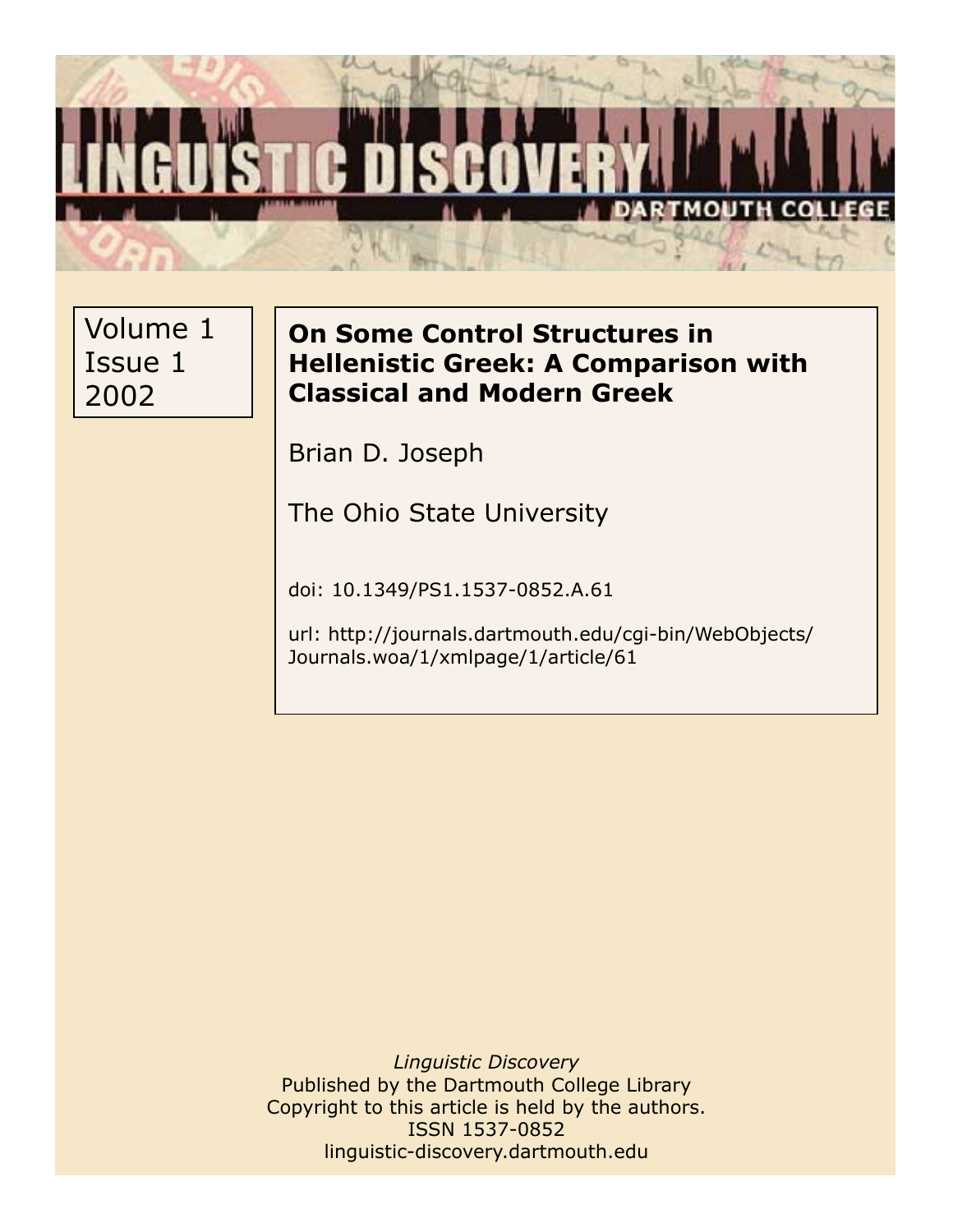# **On Some Control Structures in Hellenistic Greek: A Comparison with Classical and Modern Greek\***

#### **Brian D. Joseph** The Ohio State University

*Control Structures in Ancient Greek typically involved infinitival complementation while in Modern Greek, finite complementation is the rule. Hellenistic Greek provides an interesting "way-station" between these two types of complementation, inasmuch as it is both chronologically and structurally transitional. In this contribution to the historical syntax of Greek, an analysis is offered of control structures in Hellenistic Greek, tracing the transition from the Ancient Greek type to the Modern Greek type. Based on the evidence of these three stages of Greek and the developments that the language shows with regard to innovations in the form and properties of control structures, an argument is put forth in support of the view that control is not a purely syntactic phenomenon but rather derives from the lexical semantics of the predicates involved.*

## **1. Introduction**

 $\overline{a}$ 

The proper analysis of control structures is a much debated aspect of linguistic theory, whether "control" is taken in a narrow sense to refer to a nonfreely arrived at, i.e. controlled, interpretation of an empty category, and in particular a missing subject, or in broader terms to take in the interpretation of missing objects as well or even of any nonfreely selected anaphor. At the risk of oversimplification of the issues, the different positions on control can be roughly characterized as viewing control on the one hand as a syntactic phenomenon, involving the interpretation of the [+anaphoric, +pronominal] syntactic element designated as PRO (e.g. by Chomsky 1981 and others generally working in a Government and Binding approach to syntax),<sup>1</sup> and on the other hand as a property that derives from the lexical semantics of the particular verb or predicate involved (e.g. Comrie 1985, Farkas 1988, Ladusaw & Dowty 1988, and more recently, Culicover & Jackendoff 2001).

For the most part, the justification for one or the other position has come from synchronic data and analyses, generally drawing on facts from modern languages, yet some insights into the nature of control can be gleaned as well from historical syntax, both from the examination of control in early stages of Greek, especially Greek of the Hellenistic period, covering some 700 years from the 3rd century BC to roughly the 4th century AD, and from the examination of changes in Greek control structures that first emerged within the span of Hellenistic Greek and are now evident from a

<sup>\*</sup> I would like to thank Pauline Welby for her assistance with some of the research that made this contribution possible. The comments of two anonymous reviewers have improved the paper considerably, especially on technical matters and references pertaining to GB theory.

<sup>&</sup>lt;sup>1</sup>Although I am treating Chomsky (1981) as more or less the "standard" view of control within GB theory, there are certainly other approaches that have been taken within that very framework; for instance, Bouchard (1984) attempts to reduce the distribution of PRO to Case Theory, a view taken as well by, e.g., Koster (1984), among others. More recently, Hornstein (1999), working from the perspective of the Minimalist Program, has argued that certain instances of control can be reduced to syntactic movement. Culicover & Jackendoff (2001) offer interesting counter-arguments to Hornstein's proposal, and provide as well a good summary of the issues; note also the papers in Larson et al. (1992), where the range of viewpoints on control becomes especially evident.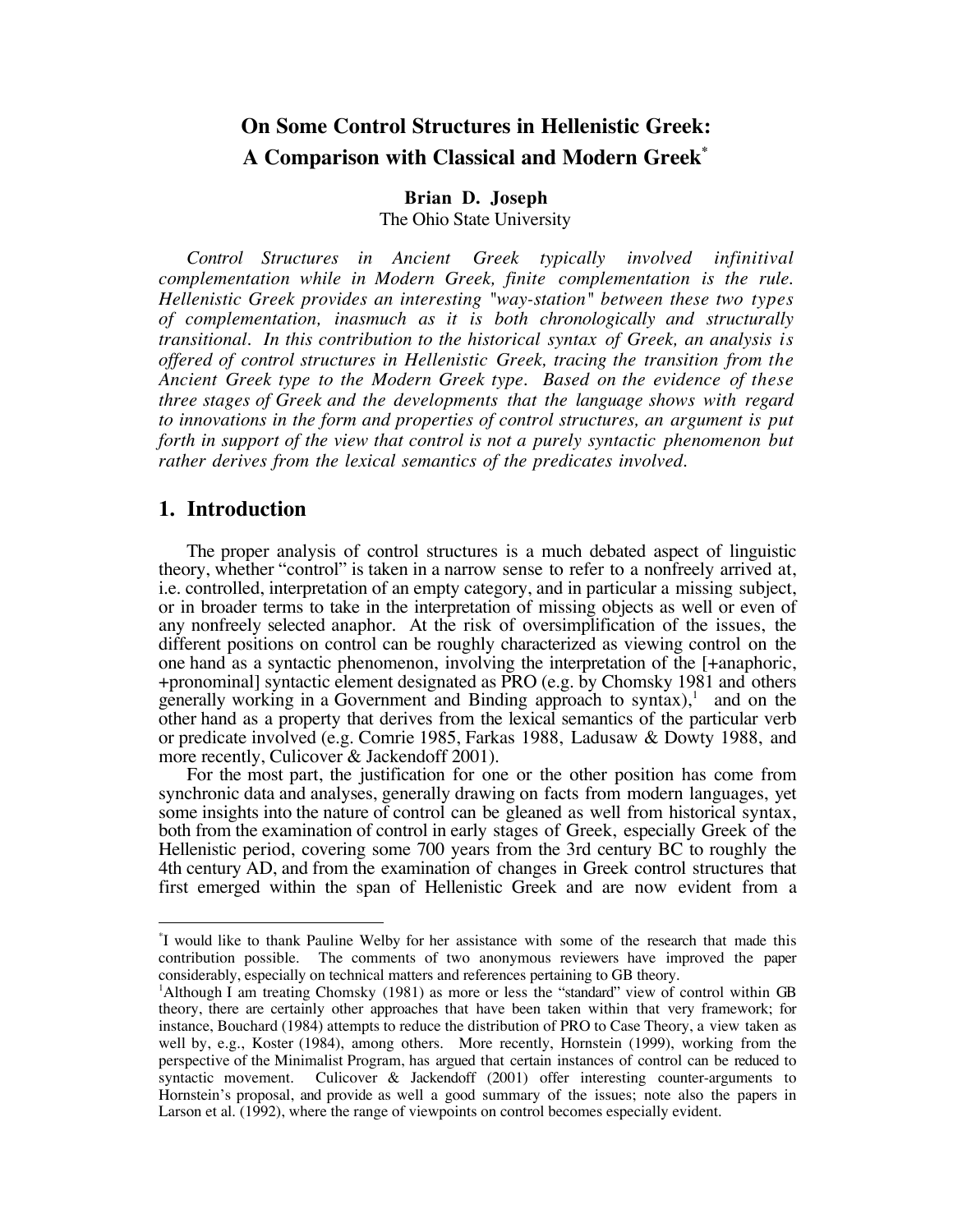comparison of Greek of this era with Greek of other periods, especially Classical Greek of the 5th century BC and Modern Greek. Thus in this paper, the nature of control in Hellenistic Greek and Greek in general is studied with an eye to developing arguments from historical syntax concerning the analysis of these important structures.

### **2. Control Structures in Hellenistic Greek**

At first glance, control structures in Hellenistic Greek seem rather unexceptional, especially when viewed from the perspective of a theory of control, such as Government and Binding theory, that has been developed mostly on the basis, at the outset at least, of languages like English and French. That is, the relevant control structures, in which an argument of a main-clause predicate governs the interpretation of an unexpressed argument of a subordinate-clause verb, look very much in Hellenistic Greek like the parallel cases in English, in particular in having an infinitive as the complement verb, as a comparison of the Greek versions in (1) and (2) and their corresponding English translations shows: $<sup>2</sup>$ </sup>

- (1) e rne sato legesthai huios thugatros Pharao (Heb. 11:24) refused/3SG call/PASS.INF son/NOM daughter/GEN Pharaoh/GEN He refused to be called the son of Pharaoh's daughter.
- (2) ouk eimi aksios to hupodema ton podon lusai (Acts 13.25) not am/1SG worthy/NOM the-sandal/ACC the-feet/GEN loosen/INF I am not worthy to loosen the sandal of (his) feet.

Similar parallels with comparable English constructions are found with verbs such as *arkhomai* 'begin', *epithume*<sup> $\bar{o}$ </sup> 'desire', *tolma*<sup> $\bar{o}$ </sup> 'dare', and, in "like-subject" cases where the main-clause subject and the complement subject are identical, *thel* $\bar{o}$  'want', as well as in purpose constructions with verbs of motion, as shown by the Greek and the corresponding English translation in (3):

(3) elthomen proskunesai autoi (Matt. 2.2) came/1PL pay-homage/INF him/DAT We have come to pay homage to him.<sup>7</sup>

These constructions all seem quite parallel in form to their English counterparts and thus would presumably be represented syntactically as having PRO as subject of the infinitive, just as is the usual representation in GB theory for the parallel English sentences.<sup>3</sup> Thus (1) through (3) could be represented as in (4):

<sup>&</sup>lt;sup>2</sup>All non-Modern forms and sentences for Greek are given in transliteration based on standard Greek orthography (though without accents), even though this orthography really reflects only Classical Greek pronunciation, not that in later stages of the language. Still, since the non-Modern forms are all known from written textual attestations, it seems best to present them in a rendering of their spelled form, even if it is not an adequate representation of the pronunciation at all stages after the 5th century BC. Modern Greek forms are given in a roughly phonemic transcription.

<sup>&</sup>lt;sup>3</sup>Such an analysis is explicitly argued for in Philippaki-Warburton & Catsimali (1997), where some adjustments in the conceptualization of PRO for a language like Greek (both Ancient and Modern) are proposed as well.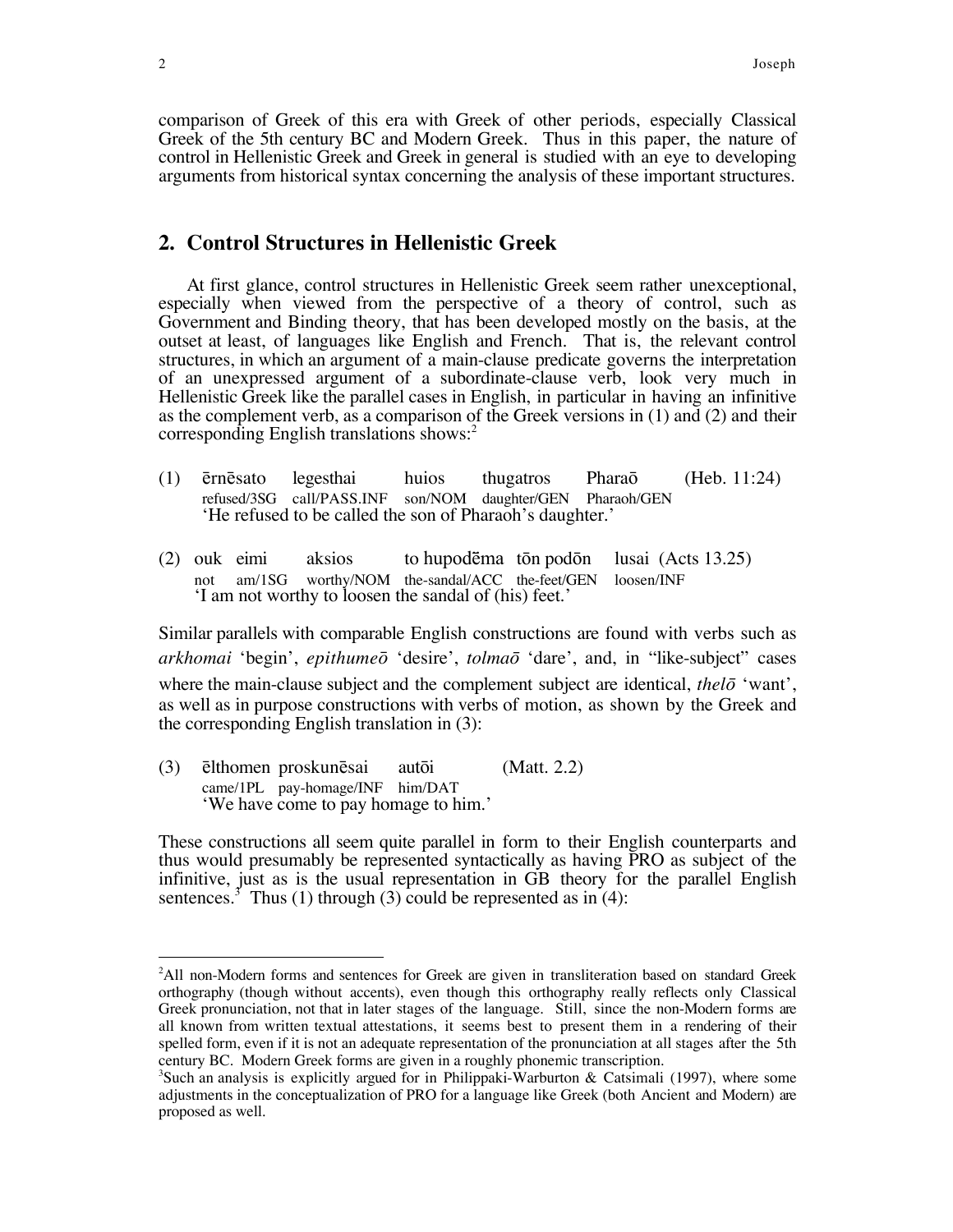- (4a) [ ernesato [PRO legesthai huios ...] ]
- $(4b)$  [ ouk eimi aksios [PRO to hupodēma tēn podon lusai ] ]
- $(4c)$  [ lthomen [PRO proskunēsai autōi ] ]

However, while verbs such as *arkhomai*, *epithumeo*, *tolmao* , like-subject *thelo* , and others (see below) occur exclusively with infinitival complementation in Hellenistic Greek of the *New Testament*, some verbs and some constructions show a variant in complement-type that might point to a different syntactic representation; in particular, as part of an on-going development within Hellenistic Greek that continued on into and through Medieval Greek, reaching full generalization to all complement structures by early Modern Greek, complement clauses that are finite (i.e., with agreement features) and are introduced by the conjunction *hÌna* (in its later form, *na*) could substitute for the infinitive.<sup>4</sup> Some examples are given in  $(5)$ , contrasting with infinitival constructions in (2) and (3) above:

| (5a) |                                                                | ouk eimi                                      | $eg\overline{o}$ | aksios                      | hina | lusõ | autou |  |  |  |
|------|----------------------------------------------------------------|-----------------------------------------------|------------------|-----------------------------|------|------|-------|--|--|--|
|      | not                                                            |                                               | $am/1SG$ $I/NOM$ | worthy/NOM CONJN loosen/1SG |      |      | his   |  |  |  |
|      |                                                                |                                               |                  |                             |      |      |       |  |  |  |
|      |                                                                |                                               |                  |                             |      |      |       |  |  |  |
|      |                                                                | ton himanta tou hupodēmatos                   |                  |                             |      |      |       |  |  |  |
|      | the-strap/ACC the-sandal/GEN                                   |                                               |                  |                             |      |      |       |  |  |  |
|      |                                                                | 'I am not worthy to loosen his sandal-strap.' |                  |                             |      |      |       |  |  |  |
|      | (literally: 'I am not worthy that I loosen his sandal-strap.') |                                               |                  |                             |      |      |       |  |  |  |
|      |                                                                |                                               |                  |                             |      |      |       |  |  |  |
|      |                                                                |                                               |                  |                             |      |      |       |  |  |  |

(5b) hupagei eis to mnemeion hina klausei ekei (Jn. 11:31) goes/3SG to the-tomb/ACC CONJN cry/3SG there She is going to the tomb to cry there.<sup>7</sup> (literally: 'She is going to the tomb (in order) that she cry there.')

Moreover, in later Hellenistic Greek, other verbs that had been exclusively infinitival in New Testament Greek, especially *thélō* 'want', in its like-subject uses, as in (6a), came to occur with finite complements, as in  $(6b)$ :<sup>5</sup>

(6a) me kai humeis thelete autou mathetai genesthai (Jn. 9:27) QN even you/NOM.PL want/2PL his disciples/NOM become/INF ëDo you (perhaps) want to become his disciples?í

<sup>&</sup>lt;sup>4</sup>See Joseph (1978/1990) and (1983) for discussion of and references on this infinitive-replacement process.

<sup>&</sup>lt;sup>5</sup>While a subjunctive verb, i.e. *phoneuōsin*, might well be expected in the complement of (6b), based on Classical Greek usage, an apparent indicative form ocurrs instead; most likely, given the somewhat late date of the text (c. 350AD, according to the received opinion), the use of an indicative here is testimony to the effacing of the subjunctive/indicative distinction that began early in the Post-Classical period due to the effects of sound change and various levellings.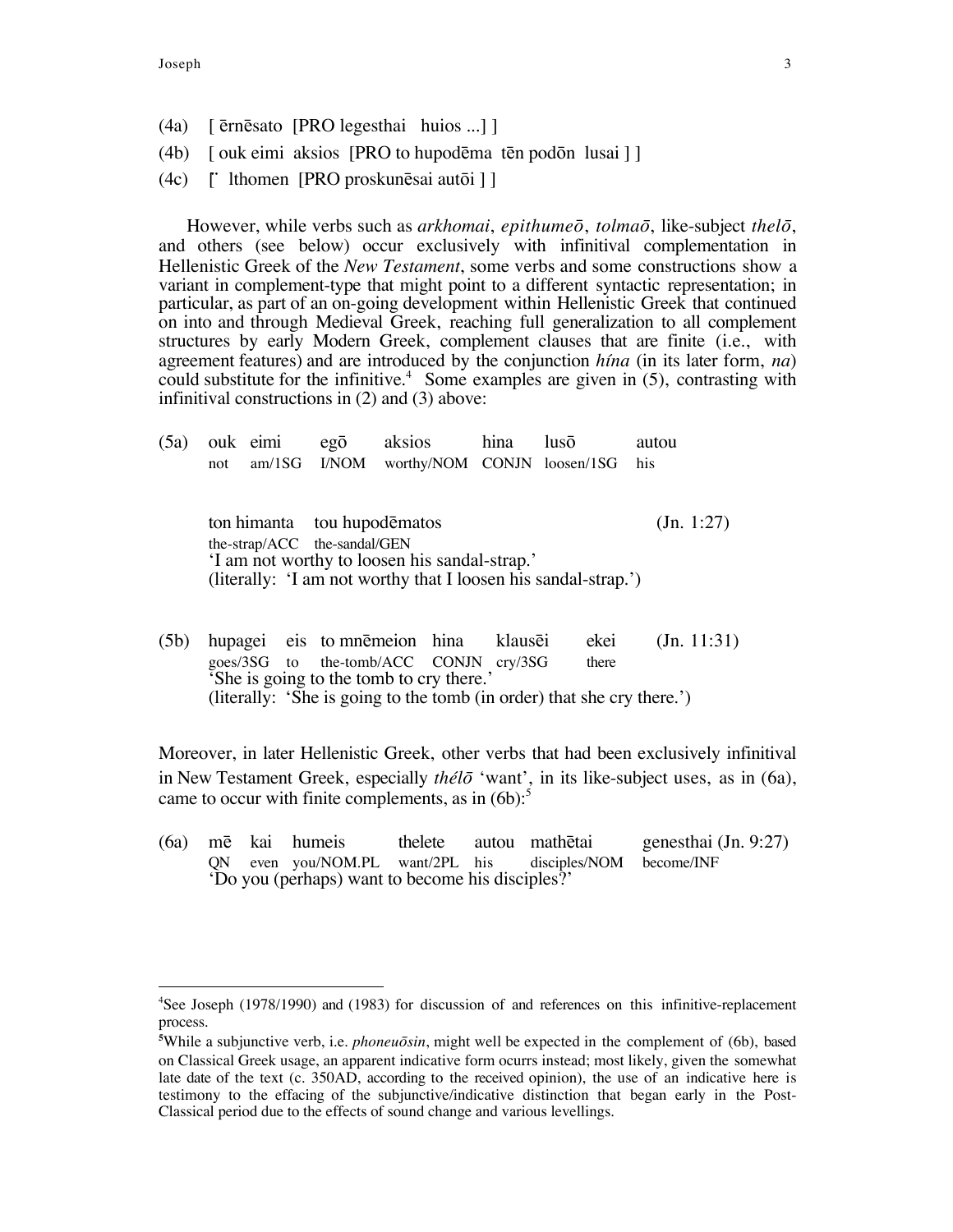(6b) thelousin hoi Ioudaioi hina phoneuousin auton (Acta Pilati II.2.5) want/3PL the-Jews/NOM CONJN murder/3PL him/ACC The Jews want to murder him.' (literally: 'The Jews want that (they) murder him.')

One important observation at this point is that Hellenistic Greek, as indeed all known stages of Greek have been, was a *pro*-Drop language, and thus allowed finite clauses without an overtly expressed subject; several of the main-clause verbs in the examples above show this aspect of Greek syntax clearly, for no overt subject, whether a noun or a pronoun, appears with the main verbs in  $(1)$ ,  $(2)$ ,  $(3)$ , or  $(5b)$ , for instance, and yet these sentences are well-formed. Thus Hellenistic Greek, in addition to the empty category PRO as the subject of infinitivals, would also, within a GB approach to syntax, have had a *pro* subject as well, representing the (potentially) empty subject of finite verbs. This observation raises the question of what the empty category is in the complement clause of the innovative infinitive-less sentences of the type found in (6b); in particular, is the subject of the finite complement verb a controlled empty category, that is, PRO occurring with a finite verb, or is it simply *pro*, the result of Subject *pro*-Drop in the complement clause? If the former, then some adjustment in the assumptions about PRO must be made, and if the latter, then some mechanism may be needed to assure like-subject interpretations.

### **3. PRO or** *pro* **in Greek Control Structures?**

Relevant to the question of whether finite complement structures in control contexts, such as (6b) with *thel*<sup> $\bar{o}$ </sup> 'want', have a controlled PRO or instead a *pro* as the lower clause subject is the fact that the complement of *the lo* need not have a subject that is identical with the main clause subject. This observation holds both for infinitival complements, in which case Greek shows the "accusative with infinitive" (AI) complementation, and for the innovative finite complements; both types could even occur conjoined, as indicated in (7), where the first conjunct has accusative casemarking on the subject of the infinitive while the second conjunct has the innovative finite complementation with no accusative subject:<sup>6</sup>

 $\overline{a}$ <sup>6</sup>AI complementation may involve Subject-to-Object Raising, at least in some cases, though other plausible analyses have been offered. Miller (1974), for instance, argues that it has accusative simply as part of the marking of a complement subject (since, for instance, verbs that take genitive objects, such as *deomai* ëbegí can take AI complementation), and Chaski (1988) posits an abstract complementizer (analogous to *for* in English but phonologically empty) that governs the appearance of accusative case. See also Philippaki-Warburton & Catsimali (1990, 1997) for a reconsideration of AI complementation in Ancient Greek. Nothing in this paper hinges crucially on the analysis of this type of complementation, though I am inclined to see it as involving Raising at least for some verbs. An argument for Raising from the diachronic development of this type is given in Joseph (1992), based on the fact that there is an apparent noninfinitival continuation of AI that has an accusative and a full finite complement clause, though the analysis of that type in Modern Greek is admittedly controversial (see Joseph 1978/1990: 252ff., notes G,H,L,N and the Appendix, for references and discussion).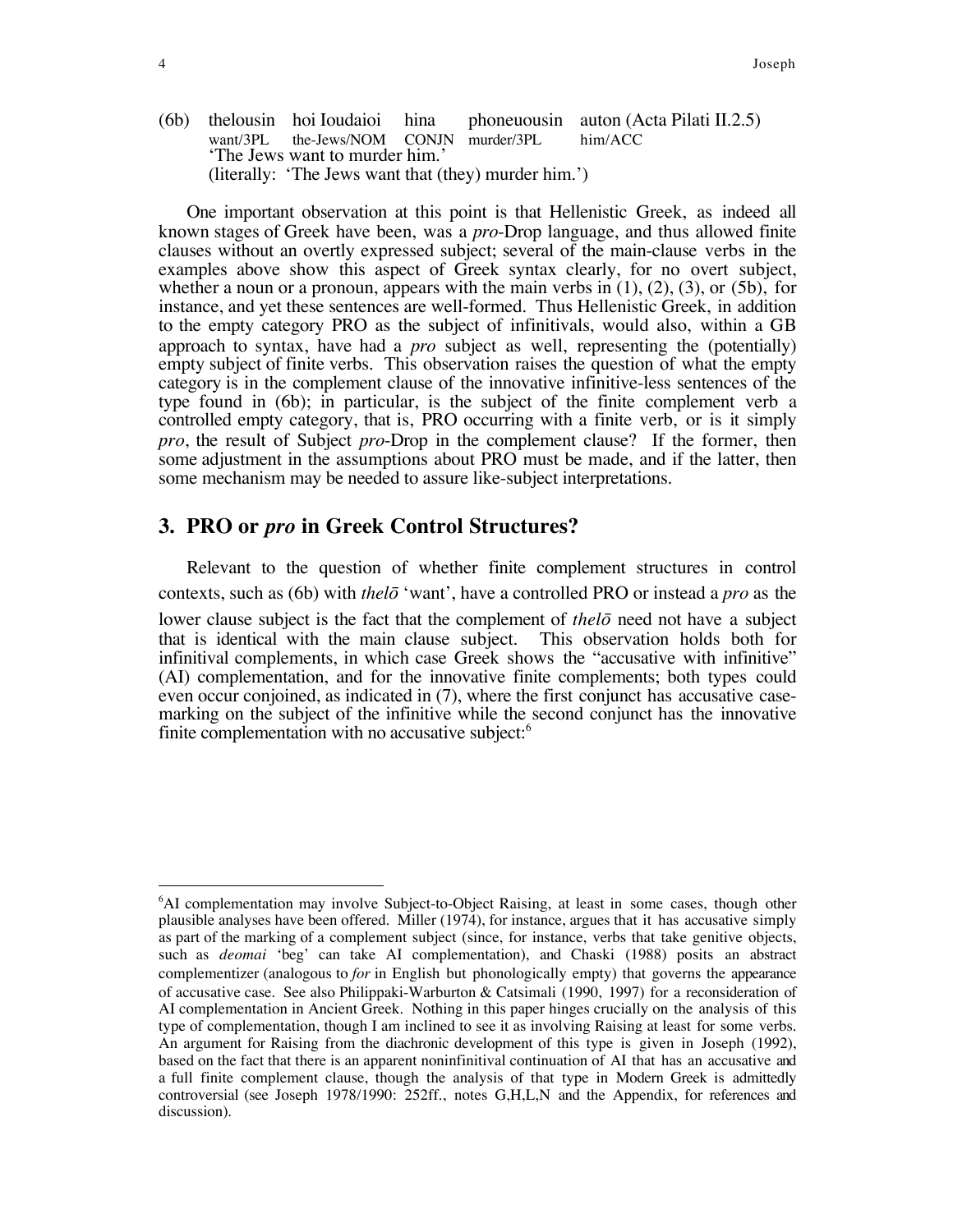(7) thelo de pantas humas lalein glossais mallon de want/1SG but all/ACC you/ACC speak/INF tongues/DAT more but

hina propheteuete (1Cor. 14:5) CONJN prophesy/2PL.SUBJNC I want you all to speak in tongues or rather to prophesy.' (literally: "I want you all to speak in tongues but even more that you prophesy.<sup>'</sup>)

In the first conjunct, there is an overt subject (*humas*) with the complement verb whereas in the second conjunct, there is a finite second person plural subjunctive verb but no overt subject. Since that subject would not be in a position to be controlled by a higher-clause nominal, but also because there is no particular emphasis on the complement clause subject, the most reasonable assumption concerning the missing subject with *propheteuete* is that *pro*-Drop is responsible. This analysis in turn suggests that a controlled (i.e. like-subject) finite complement subject, as in (6b), is also missing due to *pro*-Drop.

That is, assuming that *pro*-Drop is at work in the complement clause of (6b) means that one can generalize over (7) and (6b) and posit *pro*-Drop as the cause of the absence of the subject of finite complement clauses in general. The fact that *thelo*  can have either a complement with a like-subject, as in  $(6)$ , or one with an unlike subject, as in (7), is consistent with this approach, for one need not say anything syntactic about the control properties of main verb *thelo*. The meaning of *thelo*  as a main verb is such that it allows complements with subjects that are identical to the main clause subject as well as those with subjects that are not identical. Then one need only posit that *the* $l\bar{\sigma}$  innovatively simply takes as its complement a full finite clause, with any sort of subject, and *pro*-Drop does the rest; the like-subject interpretation is a function of the complement clause having a like-subject in underlying structure, a like-subject that (generally) does not surface due to *pro*-Drop, and the unlike-subject interpretation similarly is a function of the complement clause having an unlike-subject in underlying structure, a subject which, when pronominal, also does not (generally) surface, again due to the requirements of *pro*-Drop.

There may be additional evidence that *pro*-Drop is at work from a consideration of the differences between (6b), which shows that the subordinate clause subject in the innovative finite complementation can be empty, and seemingly parallel sentences in which a complement subject appears overtly. Caution is necessary here, for the best available apparent example of that sort<sup>7</sup>, from the Epistles of Ignatius from the early 2nd century AD, as given in (8), may be subject to an alternative interpretation; thus the Greek and a word-by-word gloss is given first, and a translation and ultimate interpretation vis-à-vis control follow after some discussion:

(8) thelesate hina kai humeis thelethete (Ignat. Rom. 8.1) want/2PL.IMPV CONJN and you/NOM.PL be-acceptable/2PL

The relevant issue in the interpretation of (8) is whether the *hina*-clause is really an object complement to *thele sate* (and thus substituting innovatively for what earlier would have been an accusative plus infinitive structure) or is instead an adjunct final

 $7$ Though see (9) and footnote 9 for other possible examples.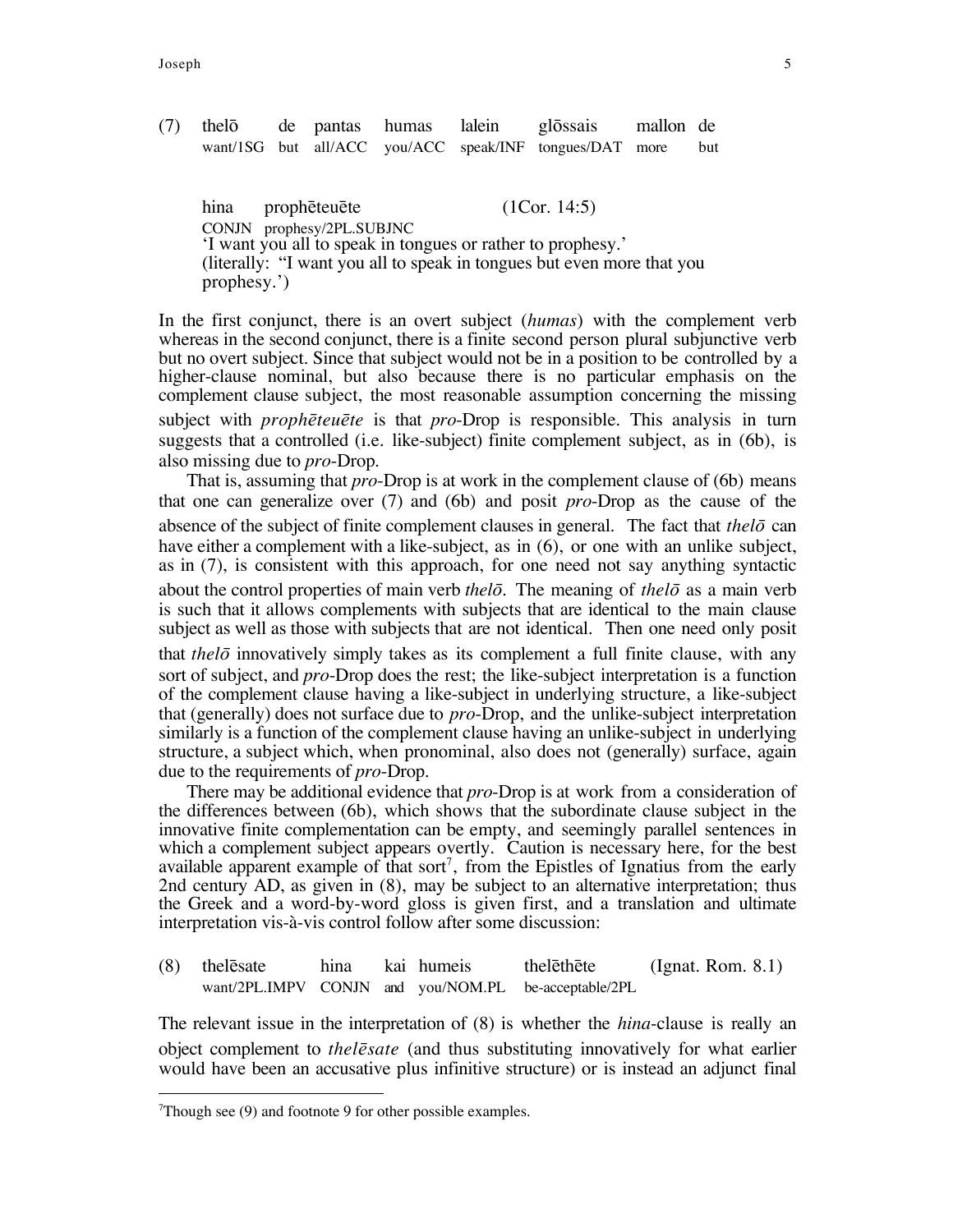purpose or result clause that is essentially independent of *thelesate*. In the latter case, the use of the *hina*-clause need not be innovative but could simply be a continuation of the Classical (and Hellenistic) Greek use of finite purpose or result clauses. Sophocles (1914: s.v.) seems to take this sentence in the former interpretation, since he cites it without any punctuation separating *thele sate* and *hina*; for him, the translation would be<sup>8</sup> 'You might want yourselves also to be acceptable' (literally: 'You might want that and you be acceptable'). For Lake  $(1970: 237)$ , however, the sentence is cited with a comma (presumably an editorial addition) separating *thele sate* and *hina*; and the translation is 'Desire it [i.e. to live after the manner of men], in order that you also may be desired'. Deciding between these two interpretations is difficult, and it may well be that both are possible. Other parallel sentences are equally open to both types of interpretation; for instance, (9), also from Ignatius's *Epistle to the Romans* (3.1), shows how hard it can be to decide for certain:

| (9) |     |  | monon moi dunamin aiteisthe esothen te kai<br>only me/DAT strength/ACC pray/2PL.IMPV inside and and |  |              |                                                                                                              |  |  |
|-----|-----|--|-----------------------------------------------------------------------------------------------------|--|--------------|--------------------------------------------------------------------------------------------------------------|--|--|
|     |     |  | exothen, hina me monon<br>outside CONJN not only say/1SG                                            |  | $leg\bar{o}$ |                                                                                                              |  |  |
|     | but |  |                                                                                                     |  |              | alla kai thelō, hina mē monon legōmai Khristianos<br>and want/1SG CONJN not only be-called/1SG Christian/NOM |  |  |

Lake (*op. cit.*, 229) translates this passage as 'Only pray for me for strength, both inward and outward, that I may not merely speak, but also have the will, that I may not only be called a Christian (but may also be found to be one), apparently taking *thelo , hina me monon legomai* as having an adjunct result *hina*-clause, and *thelo*  in an absolute sense of 'have the will (to do something)'. However, Foy  $(1886: 159)$ cites (9) as the earliest case where there is identity between a main clause subject and the subject of a finite complement clause, so that an interpretation of the *hina*-clause as the complement of *thel*<sup> $\bar{o}$ </sup> meaning simply 'want, be willing' seems quite possible also. $9$ 

<sup>&</sup>lt;sup>8</sup>I say "would be" since Sophocles does not translate this example; rather Sophocles cites it as an instance where *the l* $\bar{e}$ *th* $\bar{e}$ *te* means 'be acceptable', and the example appears in the lemma for *the* $\bar{lo}$ under the general heading of "with *hina*, where the classical language uses the infinitive", suggesting he indeed does take this example as an instance of the innovative finite replacement for the earlier infinitive.

<sup>&</sup>lt;sup>9</sup>Interestingly, Foy cites this example with *hopos* rather than *hina* as the subordinating conjunction, the form also for this example in the edition of Migne  $(1894: 806)$ , so Lake may have "normalized" the syntax to *hina*. This does not alter the syntax of the example, for it simply means that some writers used a different conjunction, one that introduced finite complements to other verbs in Classical Greek (e.g. see below regarding *peira*<sup>*o*</sup> in Classical Greek). Foy also cites an example from the *Apocrypha*, specifically the *Gospel of Nicodemus* (also known as *Acta Pilati*, the same text that is the source of (6b)), of a like-subject finite complement to *thelo* introduced by *hina*:

i. ephe touto thelon hina se harpasei said/3SG this/ACC wanting/PPL CONJN you/ACC seize/3SG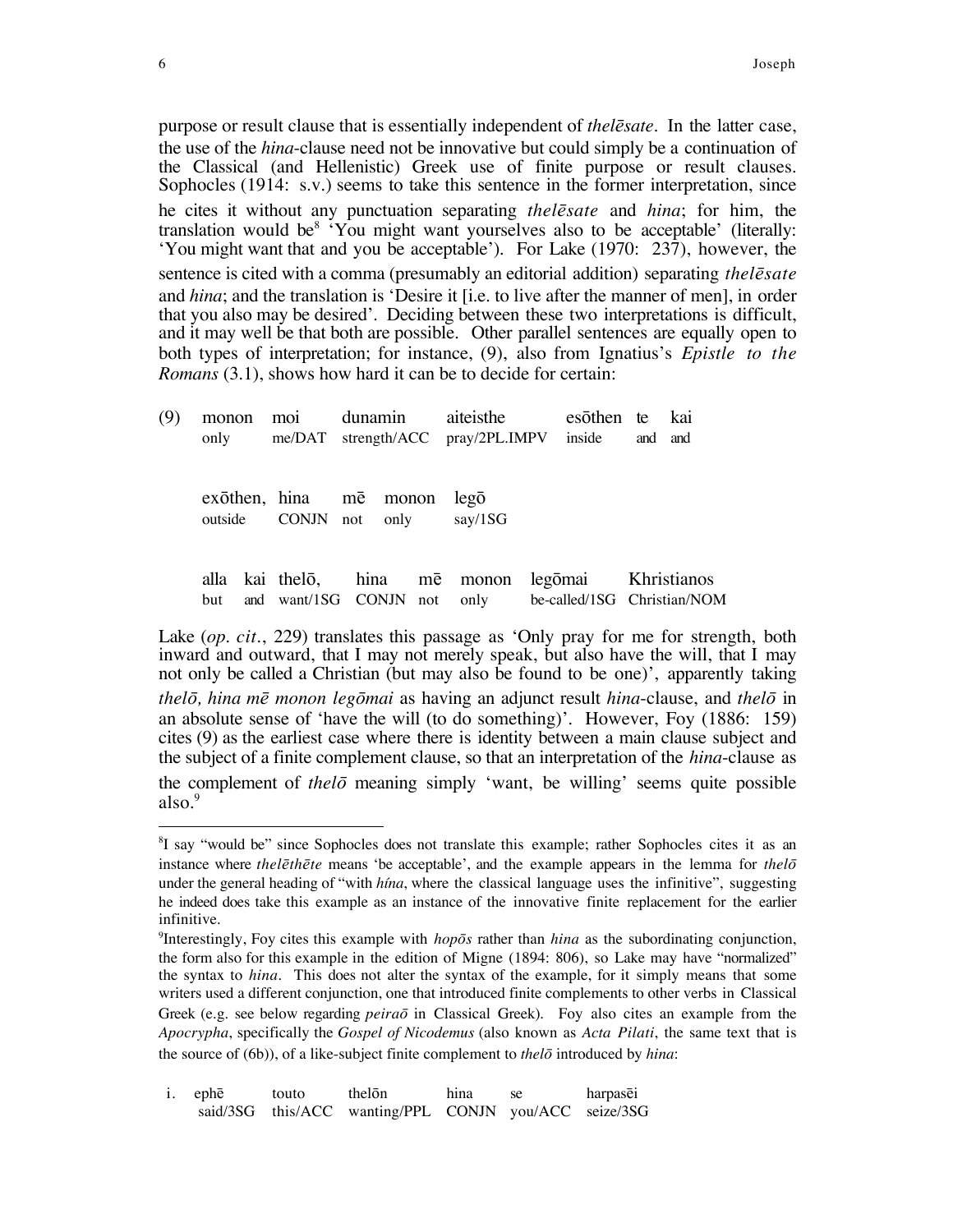To a certain extent, with regard to developing an argument that *pro*-Drop is involved in the absence of subjects of finite clauses, the exact interpretation of (8) and (9) may not matter. In either case, one could argue that such subordinate clauses without an overt subject cannot have a PRO subject.

Assuming for the moment that Sophocles' interpretation of the *hina*-clause in (8) is correct and that it is a complement rather than a purpose or result clause adjunct, then the argument for the operation of *pro*-Drop in the complement of finite control structures is that the conditions under which the controlled complement subject appears overtly in (8) are exactly those that are predicted in an account that invokes *pro*-Drop in the subordinate clause. In particular, the subordinate clause subject in (8) is supported by the emphasizing element *kai*, here meaning 'also'; thus its appearance in (8) is exactly parallel to the appearance of the main clause subject in (6a), *kai humeis thelete ...*, which similarly was emphasized with *kai*. Such is to be expected if *pro*-Drop is responsible for absence of the lower clause subject, for emphatic subjects would not be suppressed by *pro*-Drop. The appearance of a subject in the finite complement when it is emphatic, as in (8), but not otherwise, as in (6b), therefore confirms the operation of *pro*-Drop in sentences with a finite complement verb. $10$ 

Even if, on the other hand, the *hina*-clause in (8) is not a complement in the usual sense but rather a purpose or result adjunct clause, the argument about *pro*-Drop can still go through, under the assumption that a missing subject in a purpose clause was at some stage of Greek to be represented by PRO. Although finite purpose clauses were possible in Classical Greek and in Hellenistic Greek, so too were infinitives of purpose; it is not clear if *hina* (*hopos*)-clauses after *thelo*  can be construed as replacements for infinitives of purpose, but if they can, and if the missing subject with infinitival purpose clauses is a PRO (as assumed above for (3)), then the same question about a missing subject in (9) can be asked, namely whether it is PRO or *pro*. The evidence of (8), with its emphatic subordinate subject in just the place where a *pro*-Drop account would predict, thus is consistent with the assumption of *pro* as the missing subject, regardless of whether the clause is a purpose clause (that is, an adjunct) or a real complement clause.

In this account, therefore, not only is the need eliminated for positing PRO in the innovative structures with finite complements, but also crucial reference is made to the meaning of the complement to *thelo*  as like-subject or unlike-subject, and thus to the meaning of the overall combination of *thelo*  with its complement. These developments suggest, therefore, that the approach in which control is viewed as being tied to lexical semantics may well have some validity.

<sup>&#</sup>x27;He said this, wanting to seize you' (literally: '[...]wanting that he seize you.')

Given that there are several possible Hellenistic examples of like-subject complements with *thelo*, and that this type eventually develops, it seems justified to accept this as a legitimate Hellenistic syntagm.

 $10$  The fact that a case-marked (here, nominative) pronoun occurs in the subordinate clause of (8) offers additional support for the claim that what is involved in finite control situations is *pro* and not PRO in frameworks in which PRO is banned from case-marked positions (e.g. as in Bouchard 1984 or Varlokosta & Hornstein 1993, the latter specifically on Modern Greek) while *pro* can only occur in such positions (as in Rizzi 1986). See Philippaki-Warburton (1995), and Philippaki-Warburton & Catsimali (1996, 1997, 1999) for discussion of various proposals concerning *pro* and PRO in Modern Greek finite complements (with some reference as well to infinitival structures in earlier stages of Greek), and the claim that finite control structures involve *pro* and not PRO.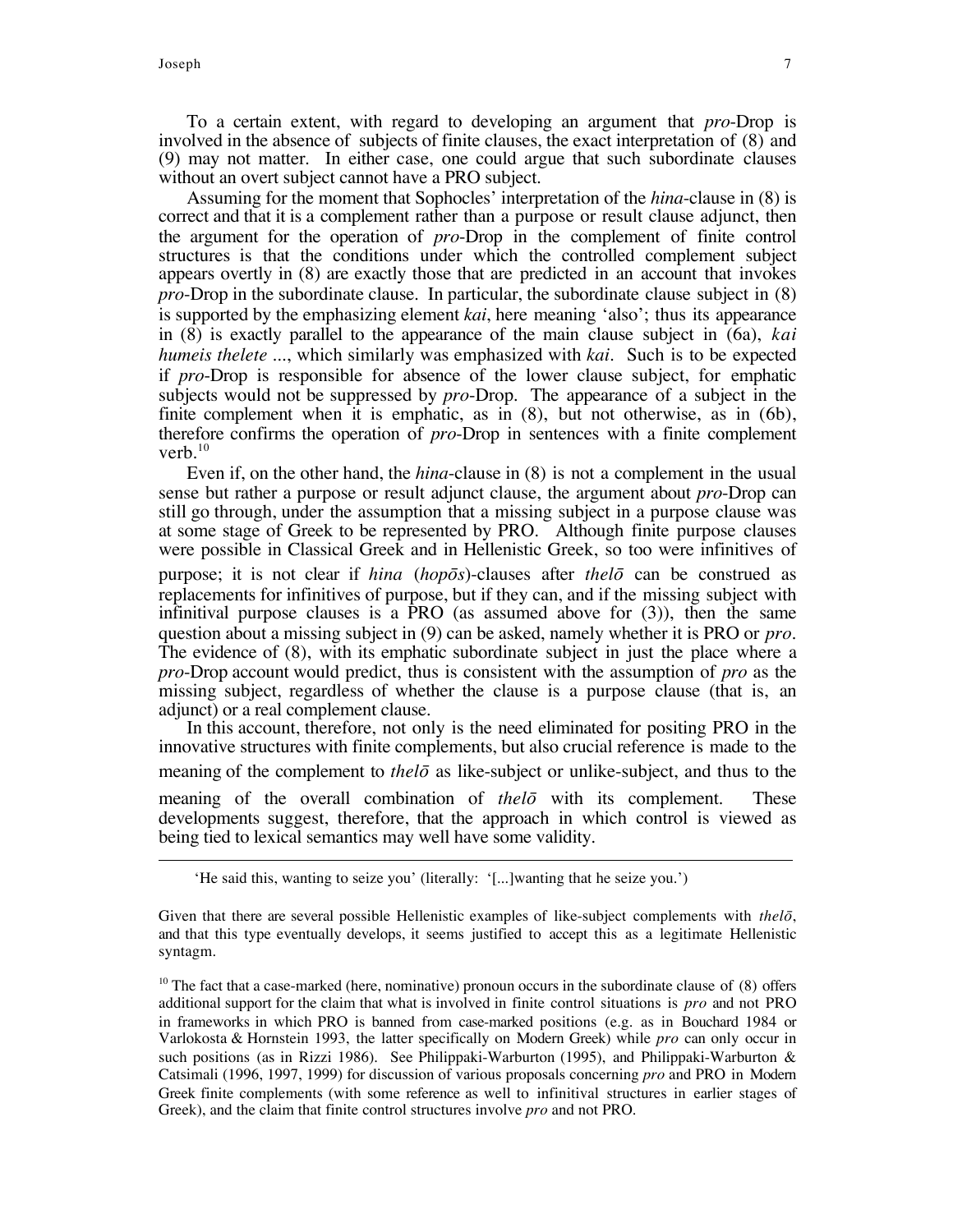The relevance of lexical semantics to an understanding of control emerges also when one looks at the classes of predicates that in Hellenistic Greek were most resistant to encroachment of the infinitive by a *hina* clause. These include verbs and adjectives whose basic semantics would seem to require like-subject control<sup>11</sup> in that an unlike-subject complement with them is difficult to even conceive of, such as *arkhomai* 'begin', *dunamai* 'can, be able, have the power to' (and its later synonym, *eupor*<sup> $\ddot{o}$ </sup> the able', via a semantic shift from the Hellenistic meaning of 'have plenty, be well off, have (financial) ability'), *dunatos* '(be) capable; (be) in a position to', and *opheil*<sup>*o*</sup> the obligated; ought'. The relative lateness of their giving way to finite complementation is shown by the fact that is essentially just these verbs that still allow an infinitive optionally in Medieval Greek, as argued in Joseph (1978/1990: 31). Thus the collection of those predicates which hold out the longest in the face of the onslaught, as it were, of finite complementation is not a random assortment of verbs and adjectives, sprinkled through the lexicon willy-nilly, but rather gives evidence of some semantic coherence in that they obligatorily impose a like-subject condition on their complement clauses.

Further evidence of the importance of lexical semantics to control comes from the situation with the verb 'try' in Hellenistic Greek and later. In the Greek *New Testament*, the verbs for 'try', mostly *peiraz* $\bar{o}^{12}$  but also *peiraomai*, are wellbehaved with respect to control in that all examples of a complement clause involve an infinitive, and with no overt subject, the empty complement subject is always interpreted as like-subject, under control from the main-clause subject, as in  $(10)^{13}$ 

(10) epeirazon eis tēn Bithunian poreuthēnai (Acts 16:7) tried/3PL into the Bithynia go/INF They tried to go into Bithynia.

Under the assumptions made above about the representation of control structures within GB theory, (10) would have PRO as the subject of the infinitive:

 $(11)$  [epeirazon [ PRO eis tēn Bithunian poreuthenai].

There is one example of *peirazo*, as pointed out in footnote 13, in which an overt subject, marked with the accusative case, occurs with the infinitive and is not interpreted under control from the main clause subject, as given in (12):

|     | (12) mēde peirasēte eulogon ti |  | phainesthai idiai |                    | humin               |  |
|-----|--------------------------------|--|-------------------|--------------------|---------------------|--|
| not | try/2PL.IMPV right             |  | INDEF appear/INF  |                    | self/ADV you/DAT.PL |  |
|     |                                |  |                   | (Ign. Mag. $7.1$ ) |                     |  |

 $11$ It may well be that some of these verbs are actual Subject Raising verbs and not control verbs in the strict sense or admit both types of structures (as has been argued for *begin* in English, for instance, by Perlmutter 1970). The resistance of some of these predicates to the innovative use of the infinitive is noted by Jannaris (1897: ß2090ff.).

 $12$ This verb also means 'try' in the sense of to test or tempt someone.

<sup>&</sup>lt;sup>13</sup>This is leaving aside for the moment one example, discussed in more detail below, in which *peiraz* $\bar{o}$ occurs not just with an infinitive, but with an accusative subject  $-$  different from the subject of *peiraz* $\bar{\sigma}$  – for that infinitive. Still, it is significant that all six examples of *peiraz* $\bar{\sigma}$  with a complement clause and no overt subject to be found in the Hellenistic Greek corpus upon which Arndt & Gingrich (1957) is based, as well as the one instance of *peiraomai* in the New Testament, show no alternative complement types.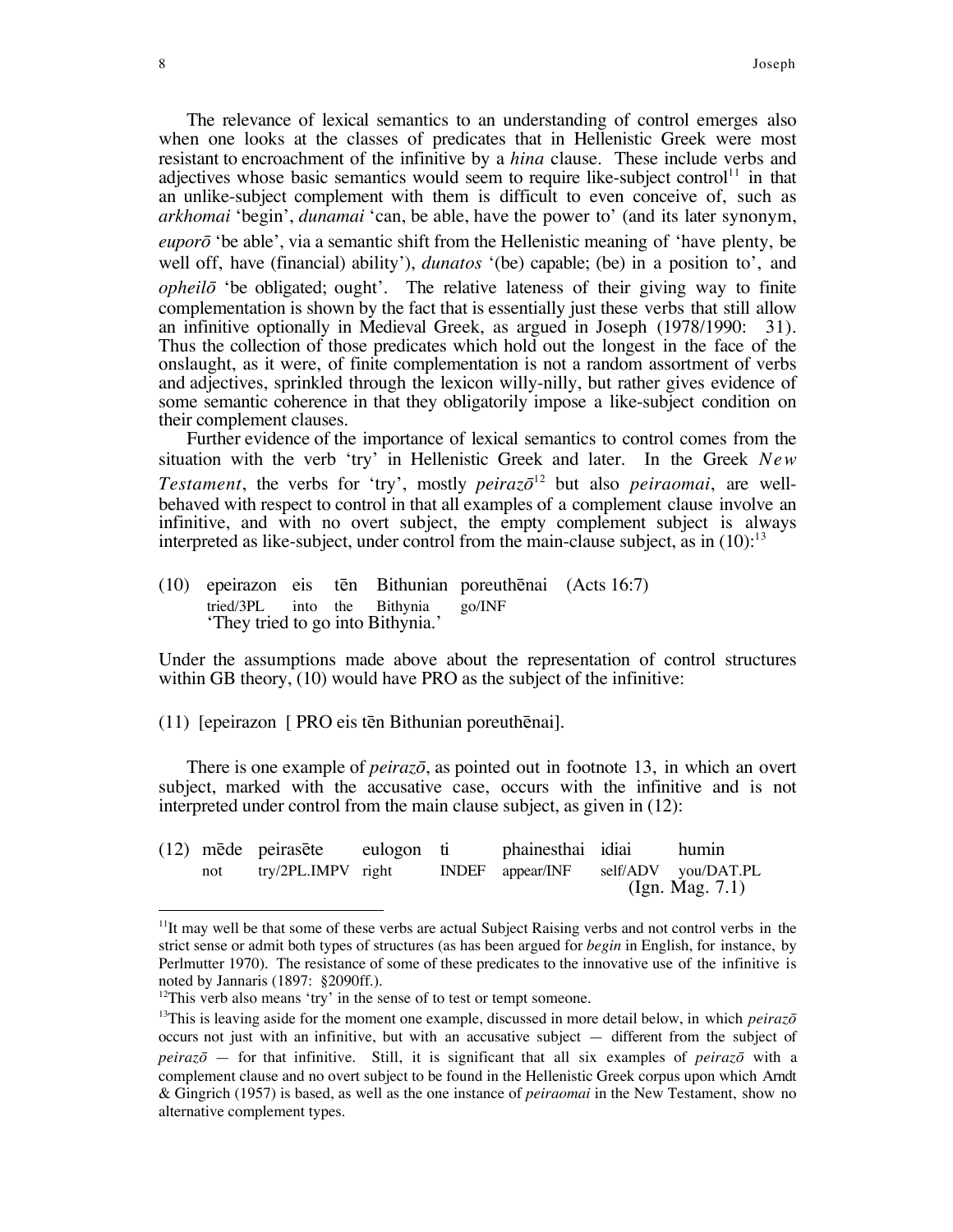This sentence is translated by Lake (1975: 203) as 'Do not attempt to make anything appear right for you by yourselves'. The significance of this example is discussed further below.

The verb in Modern Greek that corresponds in meaning to *peiraz* $\bar{o}$  is *prospab* $\delta$ , which does not continue earlier *peiraz* $\bar{o}$ , but instead derives from earlier *prospathe* $\bar{o}$  $\phi$  feel passionate love for ; there has thus been a shift in the meaning of *prospathe*  $\bar{\sigma}$  to assume the complement-taking sense of 'try', as well as the encroachment on and eventual replacement of earlier *peiraz* $\bar{o}$  in this meaning.<sup>14</sup> Still, examining Modern Greek *prospaÛ* alongside *peirazo*  proves interesting for their properties support the view that control is a matter of lexical semantics, and *prospaÛ* provides further evidence against positing a PRO missing subject.

In particular, as illustrated in (13), *prospaÛ* at first appears to exhibit syntactic control properties somewhat like those seen in Hellenistic sentences such as (6b) or (9), with a missing overt subject in the complement clause that is interpreted as identical with the main clause subject:

(13)  $\theta$ a prospa $\theta$ íso na ér $\theta$ o FUT try/1SG SUBJNC come/1SG I will try to come.

However, as (8) indicated for finite complements in Hellenistic Greek, a subject can be present in the complement clause imparting particular emphasis on the subject, as in (14), suggesting that the absence of the subject in (13) is a matter of *pro*-Drop and not a special type of control phenomenon from the syntactic standpoint:

 $(14)$   $\theta$ a prospa $\theta$ íso na ér $\theta$ o exó FUT try/1SG SUBJNC come/1SG I/NOM 'I will try to come.'

Moreover, and this is where Modern Greek 'try' deviates from Hellenistic Greek 'try', *prospa* $\theta$ *<sup>* $\delta$ *</sup>* can have finite complement with a subject that is different from that of the main verb:

- (15a) exó prospá $\theta$ isa m' óli mu ti ðinamí na ér $\theta$ is I/NOM tried/1SG with all my the-strength SUBJNC come/2SG I tried with all my might for you to come.
- $(15b)$  prospa $\theta$ ó na ér $\theta$ i o jánis try/1SG SUBJNC come/3SG the-John/NOM I try for John to come.

Thus, *prospaθó* in Modern Greek is more like Hellenistic Greek *thel*<sup>5</sup> 'want' than like Hellenistic *peiraz*<sup>*o*</sup> 'try' in that it can take finite complements, whether like-subject or unlike-subject. In terms of the meaning of the complements, as opposed to their form,

 $14$ This verb continues in Modern Greek with the primary meaning of 'tease, annoy', though the related deverbal noun *pirazmos* does mean 'temptation'.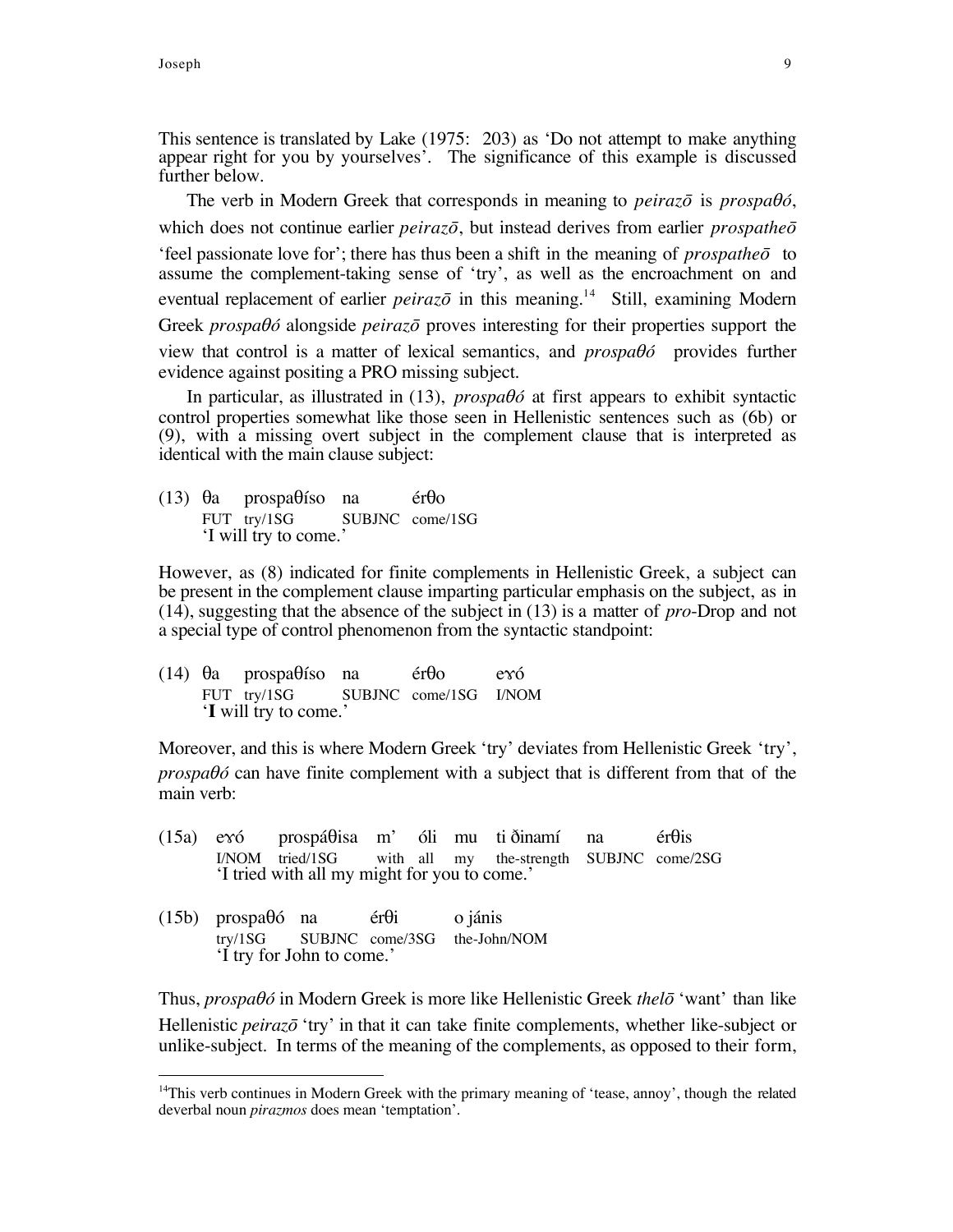the unlike-subject example with *peirazo* , (12) above, shows that both Hellenistic *peiraz*<sup> $\bar{o}$ </sup> and Modern *prospa* $\theta$ *ó* do not impose obligatory control over the subject of their complements, apparently like *thelo*. There is a difference, however, between *peirazo*/*prospaÛ* and *thelo* . The verb *thelo*  has essentially the same meaning with both like- and unlike-subject complement types, but such is not the case with  $p\acute{e}$ *iraz* $\bar{o}/p\acute{e}$ *prospa* $\theta\acute{o}$ *.* In its unlike-subject uses,  $p\acute{e}$ *rospa* $\theta\acute{o}$  seems not to mean 'try' so much as something like 'facilitate' or 'cause to bring about; aid in bringing about';<sup>15</sup> thus, (15b) really means ëI facilitate it so (i.e. try to make it come about) that John comes' whereas a like-subject use such as (10) means rather 'I make the attempt myself to bring it about that I come'. In a sense, then, like-subject *peiraz* $\bar{o}$ /*prospa* $\theta$ *ó* and unlike-subject *peirazo*/*prospaÛ* should be treated as essentially two different, but homophonous, lexical items, each with its own particular meaning.<sup>16</sup> The Modern Greek counterpart to Hellenistic Greek *peirazo*  in its use with control of the subject

position associated with its complement-clause infinitive is like-subject *prospaÛ*, which could legitimately be thought of as a control verb itself, just not one that has PRO as subject of its complement clause. Such a verb would thus show control into a finite clause, though the syntactic mechanism for representing that control would not be PRO but rather *pro*, and the semantics of the main verb would guarantee that *pro* is always appropriately interpreted as being under control from the main clause subject.

Like-subject *peirazō/prospa* $\theta$ *ó*, therefore, having the meaning 'try', can be thought of

as obligatory control verbs, whereas unlike-subject *peirazo*/*prospaÛ* would have the meaning 'aid in bringing about, facilitate' or the like, and would not be a control verb. In neither case would PRO need to be invoked; the missing subject could be a matter either of *pro*-Drop, for a finite complement, or derivable from the meaning of the main verb, for a *pro* subject.<sup>17</sup>

The upshot of this examination of 'try', as in the other cases discussed in this section, is that PRO can be dispensed with for finite complements in favor of an approach to control that emphasizes the role played by lexical semantics.<sup>18</sup> The

<sup>&</sup>lt;sup>15</sup>In this way, 'try' is somewhat like the English verb *hope*, which with a like-complement-subject (e.g. *I hope to win*) has an inner-directed meaning but with an unlike-complement-subject (e.g. *I hope for Robin to win*) has a more outer-directed meaning. I am grateful to my colleague Bob Levine for bringing this to my attention and for other helpful discussion on this matter. Perlmutter (1970) draws attention also to verbs like *threaten* with different meanings as in *There threatened to be a riot* and *They threatened to resign* (and ambiguity in *The students threatened to take over the building*).

 $16$ This is akin to the approach taken by Terzi (1992), who distinguishes two representations for Modern Greek *prospaÛ*, each associated with different syntactic structures and different lexical entries: her 'try 1' (the like-subject verb) selects for a *na*-clause with a PRO subject, and 'try 2' (the unlikesubject verb) selects for an adjunct *na*-clause and has *pro* or lexical nominal as subject.

<sup>&</sup>lt;sup>17</sup> PRO would presumably still be needed for like-subject instances in Hellenistic Greek, such as in (10).

<sup>&</sup>lt;sup>18</sup>The prediction of Culicover & Wilkins (1986:121, fn.2) is worth keeping in mind here, that in a language without an infinitive, "'control' would be accomplished differently" from the device of PRO that has been developed for an infinitival language like English. Still, it has been argued by Varlokosta & Hornstein (1993) (so also Terzi 1991, 1992) that languages like Modern Greek have PRO in (at least some) finite complement clauses (those whose main verbs require obligatory likesubject complements) in addition to *pro* in others. Philippaki-Warburton & Catsimali (1999) offer an important critical review of various arguments given in support of PRO in finite complementation in Modern Greek.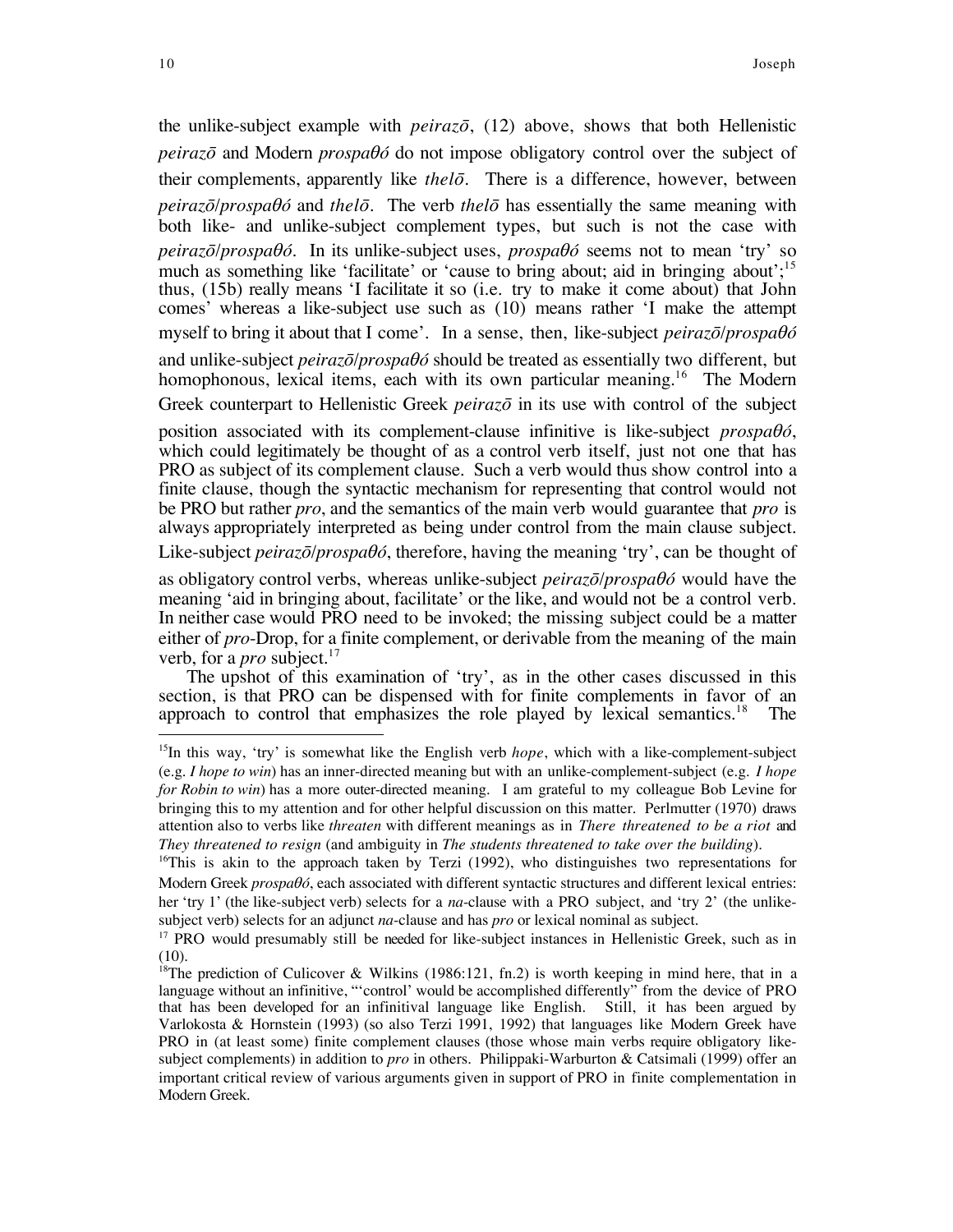argumentation for Hellenistic Greek is admittedly somewhat circumstantial, in that the sort of evidence one might look to in order to directly distinguish PRO from *pro*, as Varlokosta & Hornstein (1993) (among others) attempt to do for Modern Greek (see note 18), such as the possibility of split antecedents or sloppy as opposed to strict identity readings for anaphors under conditions of ellipsis, and the like, involves data not readily available for Hellenistic Greek.

However, leaving aside the cases like (5) and (6b) since they represent the constructions whose analysis is at issue here, there is evidence available for Hellenistic Greek that does suggest that an effect analogous to control into a finite clause is possible. This evidence comes from the copy-raising construction argued for by Marlett (1976) and discussed also in Joseph (1978/1990, 1992), and involves controllike effects in what might be called "derived control" structures, where there is a ìderivedî, i.e. nonunderlying, relationship between a nominal in one clause and an anaphor in a lower clause. Thus, this construction involves "control" only in the broadest sense noted in the introduction. Still, the control-like effects in this construction show up via an overt pronominal in the complement clause, and the overtness of the pronominal means that positing an element like PRO is an unnecessary step for representing at least this type of control. An example is given in (16):

- $(16a)$  blepe ten diakonian<sub>i</sub> hen parelabes en kurioi see/IMPV the-ministry/ACC which/ACC received/2SG in lord/DAT hina auten<sub>i</sub> plerois  $(Col. 4:17)$ COMP it/ACC fulfill/2SG See to it that you complete the work which you have received in the Lord' (literally: 'See to the work  $[...]$ that you complete it.')
- $(16b)$  egnon se hoti skl $\overline{e}$  ei anthropos (Matt. 25:24) knew/1SG you/ACC COMP hard/NOM are/2SG man/NOM 'I knew that you are a hard man.' (literally: 'I knew you that you are a hard man.')

This construction can be said to involve control not only because there is a link between a (surface) nominal in a higher clause and one in a lower clause, but also because that link is a necessary one; that is, there are no sentences of the sort [know X [COMP NP V Y]], rather only ones in which there is a pronominal in the lower clause coreferent with the "X" of the main clause (the raised nominal).

Even with examples such as (16) under the analysis Marlett argues for, though, there is no necessity for positing PRO. In the case of nonsubjects, as in (16a), an overt coreferent pronominal element is always present, for Greek does not have a process by which nonsubject definite pronominals can generally be suppressed. When lower clause subjects are the "target" of the derived control, as in  $(16b)$ , just as is argued above regarding (6b) and similar sentences, it can again be the case that *pro*-Drop is at work. Relevant here is the fact that, as in (17), an overt subject pronoun can occur in the complement clause in this construction,<sup>19</sup> under conditions of emphasis, just as would be expected in a *pro*-Drop analysis:<sup>20</sup>

 $19$  And, as noted above in footnote 10 with regard to  $(8)$ , the overtly case-marked (nominative) subordinate clause subject in (17) speaks in favor of the *pro* analysis and against the PRO analysis.

<sup>&</sup>lt;sup>20</sup>The emphasis is evident in some available translations; the Gideons International translation, for instance, has "Then they knew that it was he who sat ...".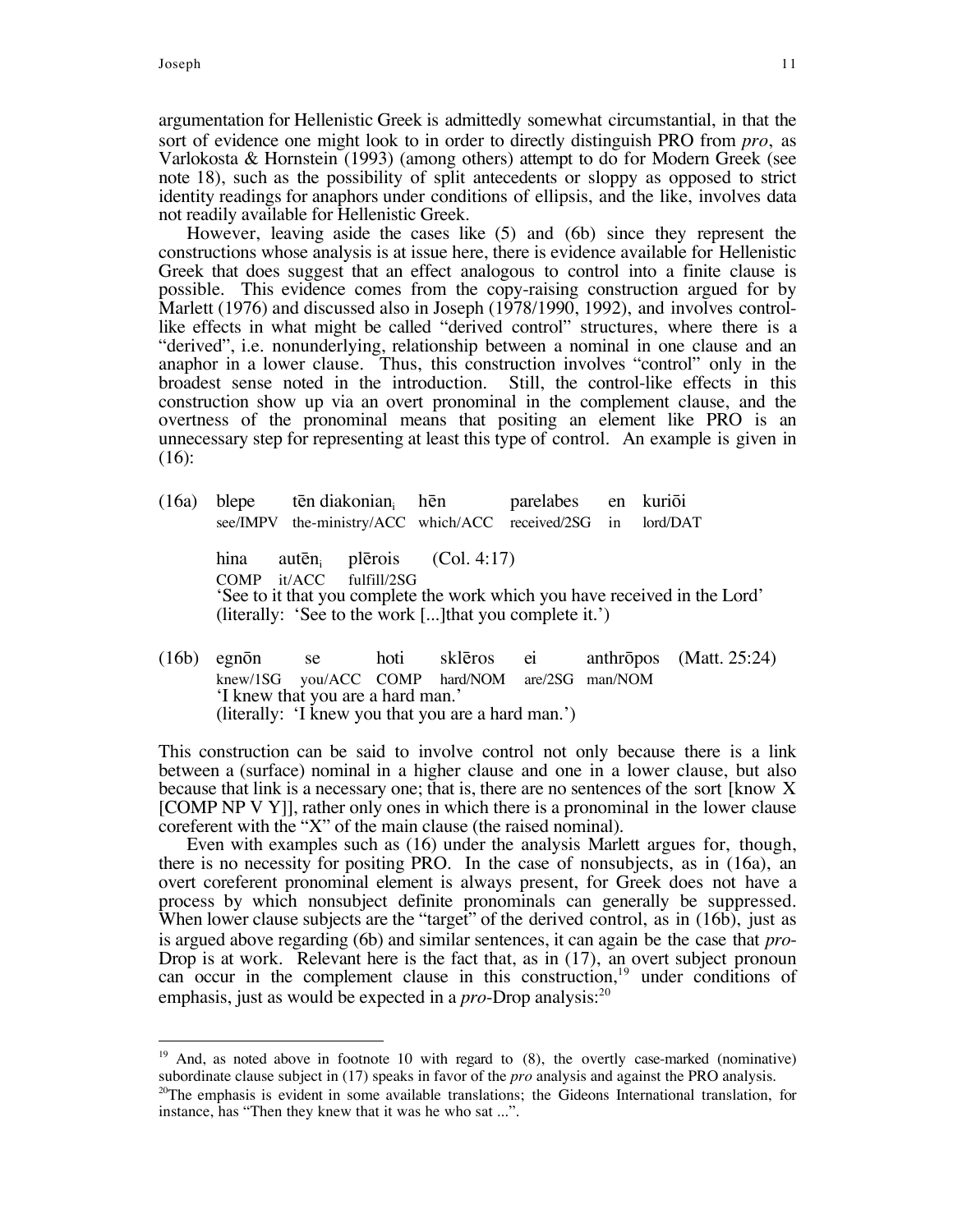(17) epeginosken de auton hoti houtos en knew/3PL and him/ACC COMP this/NOM.MASC was/3SG

ho kathémenos (Acts 3:10) the-sitting/NOM.MASC.SG And they knew him to be the one sitting ....' (literally: 'They knew him that **he** was the one sitting[....]')

Thus in the one Hellenistic clear case of non-freely interpreted pronominals in a finite clause  $-$  that is, in control structures in the broadest sense  $-$  there is no need to invoke PRO. By extension, therefore, in cases like (6b), there would similarly be no reason to think of anything other than *pro* as the representation of the missing subject in the complement clause. Interpretation of *pro* as controlled by the main clause subject would be derivable from the lexical semantics of the main clause verb; a predicate meaning ëtryí or ëcapable, or the like, would exert obligatory (like-subject) control, whereas a verb meaning 'want' would allow complement clauses with controlled subjects or with freely selected subjects.

#### **4. Conclusion – Diachronic Syntax and Control**

What all these historical developments with control in Hellenistic Greek point to, therefore, especially with regard to the innovative finite complement structures that emerge in later Hellenistic Greek and continue to spread at the expense of infinitival complements in Medieval Greek and on into Modern Greek, is that control is an inherently semantic notion, a phenomenon that is more a matter of lexical semantics than of syntax per se.

By way of conclusion, since the potentially interesting aspects of control structures in Greek seem to be the developments noted here that were emerging towards the end of the Hellenistic period, continuing on into post-Hellenistic Greek, it is interesting to consider what this historical evidence may mean for the study of historical syntax and syntactic change, in the Greek context and even more generally.

In studying the historical syntax of a language, researchers are often in the position of having to reconstruct what the starting point for a particular construction was or to make educated guesses in order to fill in gaps in the documentary record. However, those interested in tracing developments in the historical syntax of the Greek language are fortunate in having not only the rich attestation of Classical Greek from roughly the 8th through the 4th centuries  $BC^{21}$  but also the abundant evidence of contemporary Modern Greek serving, respectively, as approximations to the beginning point and the endpoint against which one can judge whether changes have occurred. Moreover, there is the ample documentation of intermediate stages, including Hellenistic Greek and the considerable, but still relatively underexamined, material of Byzantine and Medieval Greek, covering roughly the 4th to the 17th centuries AD, that allow one to trace the steps by which the unfolding of syntactic developments took place. Comparisons that can be made across the history of Greek fall into several types.

In one type of comparison, there is agreement between Classical and Modern Greek with regard to some structure, and moreover Hellenistic Greek shows the same structure. In such a case, therefore, there is continuity through these various stages of Greek. This situation is found, for instance, in some very general aspects of Greek

 $21$ Thus for the purposes of this discussion here, "Classical" can be taken to include Homeric Greek, despite the fact that Homer's language is in many respects significantly more archaic than Classical Attic Greek.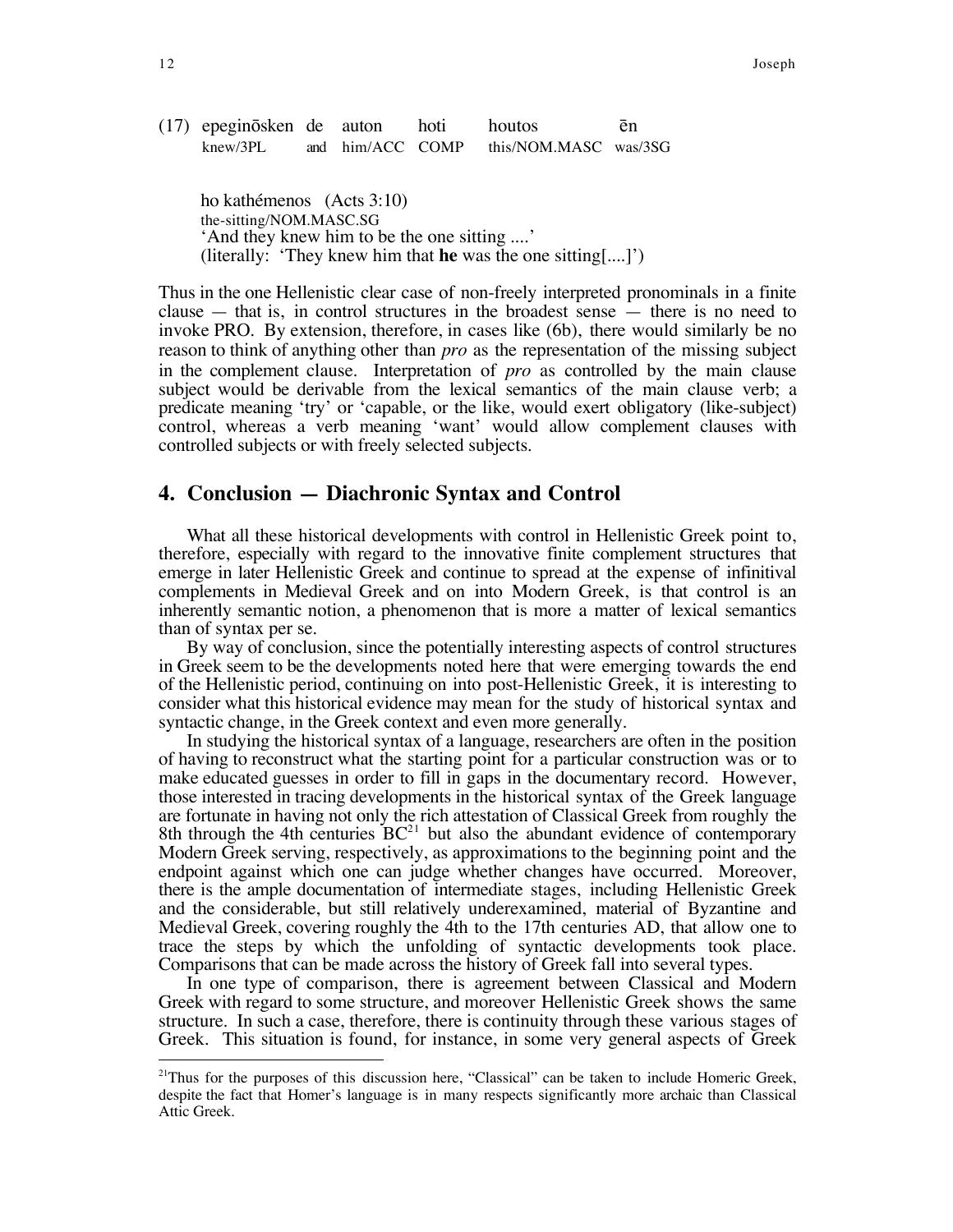morphosyntax, such as the consistent use across the centuries of the nominative case to mark surface subjects of finite verbs or the necessity for agreement between an adjective and a noun it modifies, as well as in lexically quite specific ones such as the occurrence of accusative case marking, and only accusative case, on the object of the preposition *eis* 'to, into' at all stages of Greek.<sup>22</sup> With regard to more fully syntactic phenomena, the *pro*-Drop phenomenon mentioned above for Hellenistic and Modern Greek can be cited here, for it is found in all stages of Greek,<sup>23</sup> and has thus shown stability throughout the history of the language.

In a second type of comparison, Hellenistic Greek, which is a chronological way station between Classical Greek and Modern Greek, gives evidence of being a structural way station as well. That is, in such a case, evidence of a change between Classical and Modern Greek arrived at by a simple static comparison of relevant structures in these two stages of the language is confirmed by the appearance in Hellenistic Greek of transitional structures or of transitional stages, often with an innovative structure being seen for the first time in the Hellenistic period. An example is the loss of the dative case, for this case is robust in Ancient Greek, is absent altogether from Modern Greek, and is beginning in Hellenistic Greek to be encroached upon by prepositional phrases occurring where earlier Greek used a simple dative nominal. Similarly, as noted in section 2, with the replacement of the infinitive by finite verbal forms in complementation, a verbal category that was well-represented and much used in Ancient Greek, but totally absent from Modern Greek, can be seen in Hellenistic Greek to show signs of weakening, giving way to finite complementation; a sentence such as (7) above, where the older infinitival complementation and the innovative finite complementation are conjoined, governed by the same verb, is powerful evidence of Hellenistic Greek as a transitional stage in the retreat of the infinitive.

These two patterns of comparison involving different stages of Greek are by far the most commonly instantiated, and represent the typical way in which stability is manifested and the typical way in which change emerges across the history of Greek. The case of control structures with 'try', however, is of particular interest for it turns out that certain aspects of their development seem not to fit into these usual patterns. From a methodological standpoint, such a case potentially would invalidate the use of Hellenistic Greek syntax as a checkpoint in the historical development of Greek syntax.

As shown in the previous section, 'try' in Hellenistic Greek, as represented by the verbs *peirazo* and *peiraomai*, is attested only with infinitival complements, and has a like-subject reading in most of its occurrences, with a somewhat different main verb meaning, on the order of 'aid in bringing about, facilitate', in its unlike-subject use; in

Modern Greek, on the other hand, the corresponding verb *prospaÛ* occurs only with finite complementation, the norm across all of Modern Greek, though it too can mean both 'try' in a like-subject sense or 'aid in bringing about' in an unlike-subject sense. Thus it would appear that there has been a change between Hellenistic Greek and

 $22$ This includes, of course, later morphologically natural or phonologically regular developments from *eis*, such as Medieval Greek *eisÈ* (phonetically [isÈ]) or Modern Greek *s(e)*; the specialized, and presumably elliptical, use of Modern Greek *s(e)* with the genitive of a personal name to mean ëat someone's house' (e.g. *s tu Jáni* 'at John's (house)', literally "at of-the of-John") is excluded here.

 $^{23}$ One fairly recent construction found in Modern Greek, involving the preferred use of innovative third person weak nominative pronouns with the presentational deictic predicate *ná* 'here is/are!' and their obligatory use with the locative interrogative predicate *pún* 'where is/are?', challenges the characterization of the modern language as an "ordinary" pro-Drop language; see Joseph (1994) for some discussion.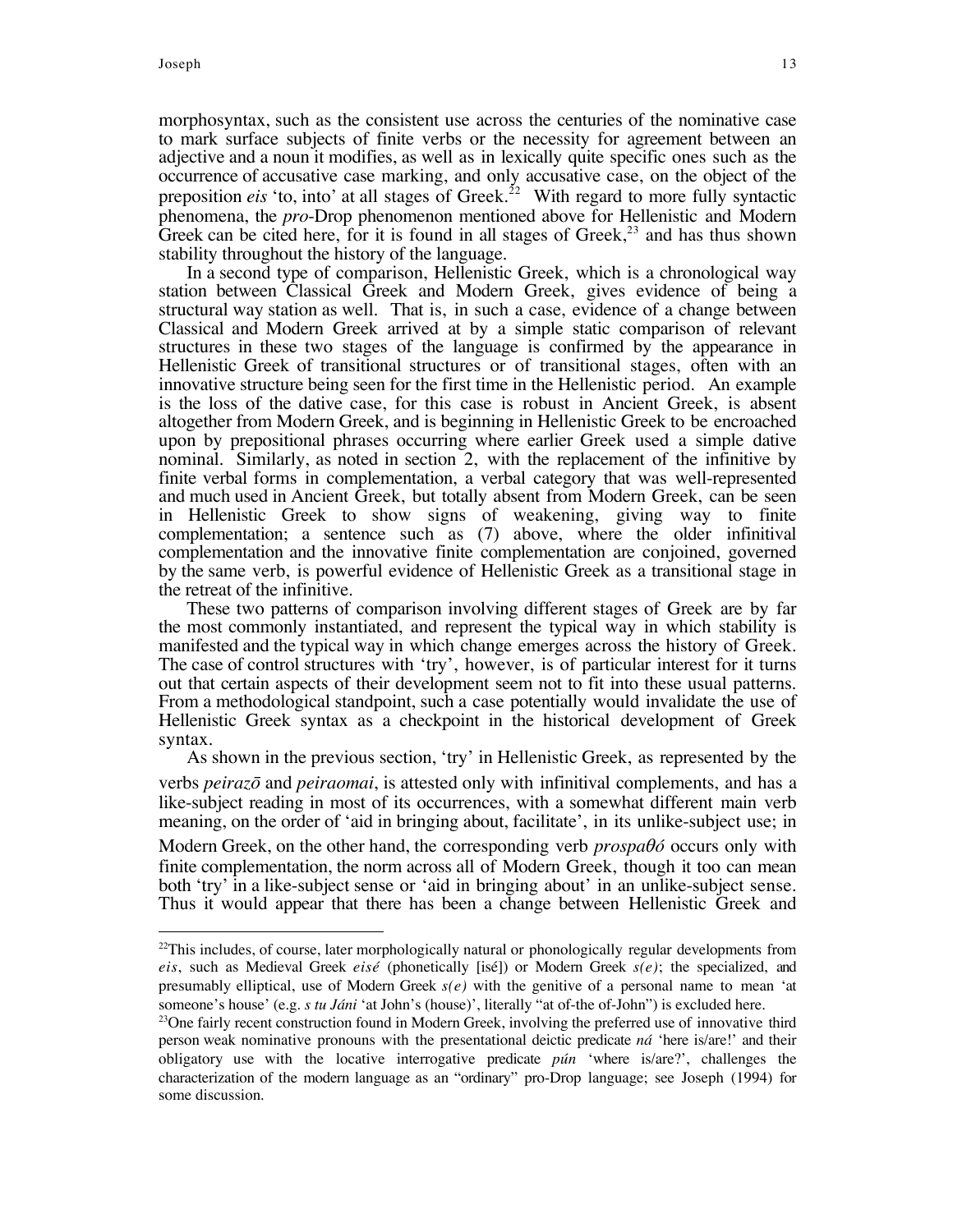Modern Greek regarding the complementation possibilities for both senses of the lexeme meaning 'try; facilitate'. At this point, this situation is quite parallel to others noted above, where an innovation has taken place between Hellenistic and Modern Greek.

However, the situation with 'try' in Classical Greek raises a question concerning the source and the chronology of the apparent innovation. In particular, even though ëtryí in Classical Greek could take an infinitive as complement, with an empty subject interpreted as identical with the main-clause subject, there are examples in Classical Greek of a finite complement with *peiráo* 'try', as in (18a), and moreover, instances in which that finite complement has a different subject from the main clause, as in (18b):

- (18a) peira hopos ken de sen patrida gaian hikeai (*Odys.*4.545) try/2SG.IMPV COMP MOD now your-home-land/ACC come/2SG.SUBJNC Try to come back to your homeland. (literally: 'Try that (you) come back[...]')
- $(18b)$  peiran d' hos ke trones ..... / arksosi  $(II. 4.66-7)$ try/INF but COMP MOD Trojans/NOM be-first/3PL.SUBJNC  $\lceil \cdot \rceil$  to try to make it so that the Trojans are first [...]<sup>t</sup>

As the translation, following Lattimore (1951), indicates for (18b), the unlike-subject example seems to involve lexical semantics for the main verb somewhat akin to the

ëfacilitateí reading given above for unlike-subject *prospaÛ* in Modern Greek. Thus there is actually diachronic stability between Classical Greek and Modern Greek with regard to the possibility of finite complementation with 'try', and in the particular lexical semantics associated in unlike-subject complementation with the verb that otherwise means ëtryí. However, Hellenistic Greek fits in here as being like Classical and Modern Greek only on the latter count, not on the possibility of finite complementation with the 'try'-verb. Thus in this regard, there is actually stability between an early stage (Classical Greek) and the present-day, but apparently no continuity through Hellenistic Greek, counter to the more usual patterns discussed above and thus casting some doubt on the view of Hellenistic Greek as transitional between Ancient and Modern Greek.

There are several possible solutions to this problematic situation, however. First of all, it may simply be that all that is at issue here is an attestation problem, and that Hellenistic Greek actually did allow a Modern and Classical sort of finite complement structure with 'try' but there are simply no attested instances; attestation is, after all, a matter of chance, and thus there is no guarantee that a given feature has to be exemplified at all stages of any language one might examine.<sup>24</sup> Still, relying on such reasoning, however justifiable it may be, is itself somewhat problematic since it is not falsifiable. Moreover, it has the appearance of being a mere dodge, a convenience rather than a real explanation.

Second, it could be the case that two different changes occurred, one between Classical and Hellenistic Greek restricting the range of complement types that *peirao*  ëtryí could occur in, and another between Hellenistic Greek and Modern Greek expanding this range (once again). This latter view is supported by the fact already pointed out that finite complementation was in the process of replacing nonfinite complementation in Hellenistic Greek, so that the Modern Greek complement-type

<sup>&</sup>lt;sup>24</sup>Of course, problems associated with the vagaries of attestation are not just an issue for historical linguistics; they arise as well in the study of language acquisition, among other areas of inquiry.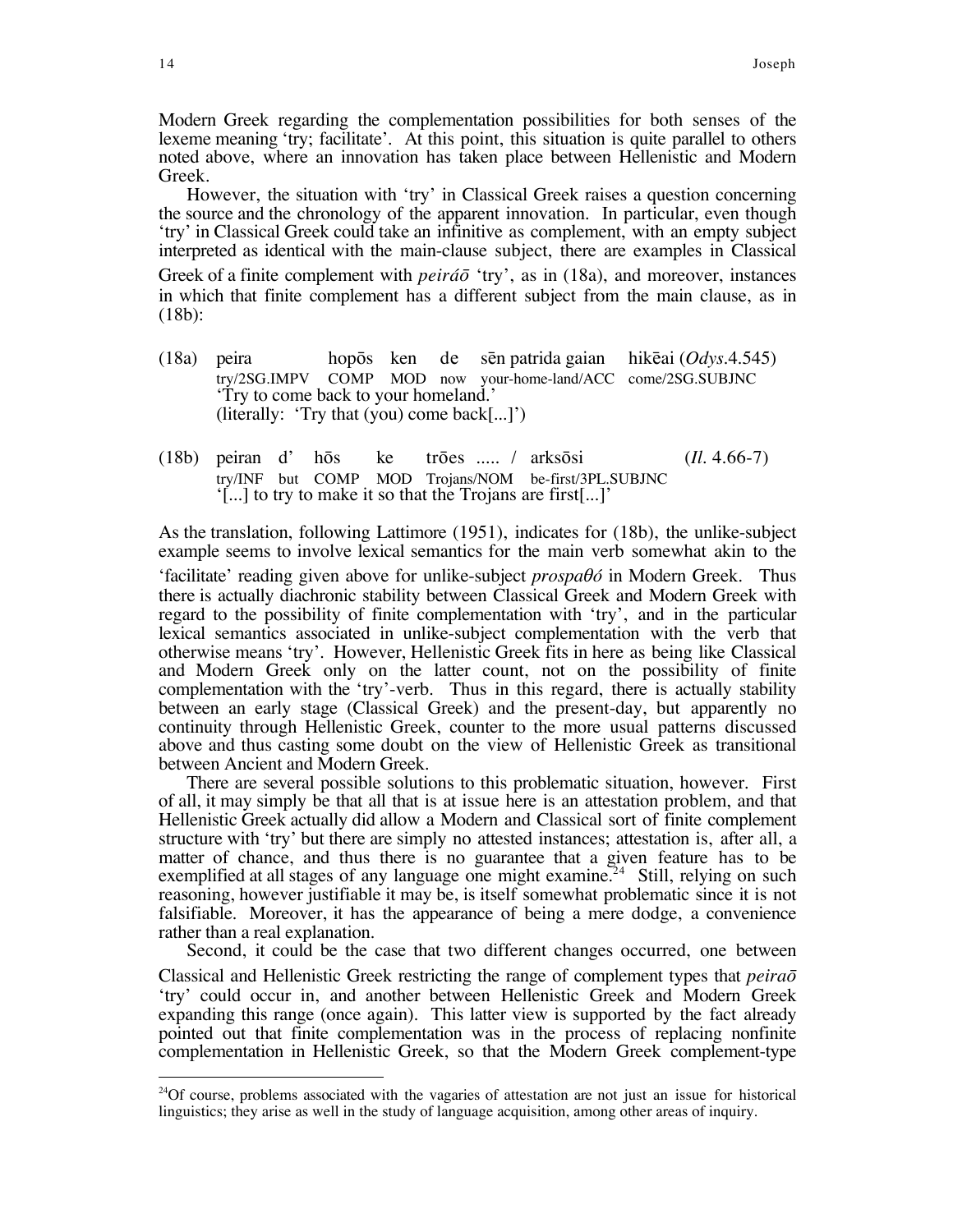must have become available with the verbs with these meanings at some point between the Hellenistic and Modern periods. Moreover, *prospaÛ* does not directly continue

earlier *peiráo* but rather represents a lexical replacement and shift of meaning. Thus, if it is assumed that the range of complementation possibilities with a verb is to some extent a matter of lexical specification,<sup>25</sup> then one lexical change with 'try' is needed anyway; positing another change in lexically specified complementation possibilities is therefore not a difficult assumption to make.<sup>26</sup> Under this account, the lack of continuity may just be a mirage, as it were, reached by making a broad comparison of three different stages of Greek rather than a more graduated step-wise comparison; looked at pairwise, the comparisons between Classical and Hellenistic Greek and between Hellenistic and Modern Greek fit expected patterns. The importance of the lexicon for this aspect of control structures would be consistent with the general view espoused here in which control is tied to an aspect of the lexicon, i.e. a verb's lexical semantics, and not to some aspect of a verbal complement's abstract syntactic structure.

Earlier stages of Greek, and the transitions between them, thus have much to offer to the debate concerning the nature of control, pointing towards the lexically-based accounts of Comrie (1985), Farkas (1988), Ladusaw & Dowty (1988), and Culicover & Jackendoff (2001), among others. At the same time, though, it must be admitted that much is indeterminate about the specifics of control in earlier stages of Greek and the changes that these constructions underwent, and will probably always remain so, given limitations inherent in historical syntactic investigations regarding access to crucial data and similar issues.

Thus, besides the value of the account given here for the proper analysis of control, there are methodological lessons to be learned as well concerning the practice of historical syntax. Moreover, as far as the history of Greek itself is concerned, there is one methodological matter of paramount importance: the issue of stability with control and 'try' in all stages of Greek has an impact on how Hellenistic Greek is to be viewed, vis-à-vis the other stages of the language. But a resolution to even this issue depends on the availability of suitable data, the most crucial aspect, perhaps, to *any* linguistic investigation.

<sup>&</sup>lt;sup>25</sup>Admittedly, as noted above, there are some semantic generalizations to be made as to which verbs hold out the longest with infinitival complements, there are cases of synonymous verbs that behave differently with regard to finite versus nonfinite complementation. For instance, ea<sub>0</sub> 'allow' takes only an infinitive in the *New Testament* whereas *aphienai*, with the same meaning, can occur with a finite *hina*-clause as complement.

 $26$ Although the retreat of the infinitive, giving way to finite complementation, shows a steady overall movement in the direction of the finite forms, if charted on a century-by-century basis (see Joseph 1978/1990: Chapter 2, 1983: Chapter 3, for some relevant discussion), there were occasional instances of the "rejuvenation" of the infinitive. Such is the case, for example, from a functional standpoint, with the innovative Circumstantial Infinitive construction that arose and flourished in the  $12<sup>th</sup>$  to  $14<sup>th</sup>$  centuries in Medieval Greek (as discussed in Joseph 1978/1990, 1983, 1992, 1994, 2001, as well as Joseph 2000). Therefore it is not at all unreasonable to posit that one verb might have innovatively adopted infinitive-only complementation on the way into Hellenistic Greek even in the face of a more general infinitive-replacement process that was gaining "steam", so to speak, in that same era. Indeed, at least one construction-specific shift to greater infinitival usage did take place in the Hellenistic period, in the infinitive of purpose following verbs of motion; as noted by Blass-Debrunner (1961: ß388), this usage is expanded in Hellenistic Greek from its range of applicability in Classical Greek.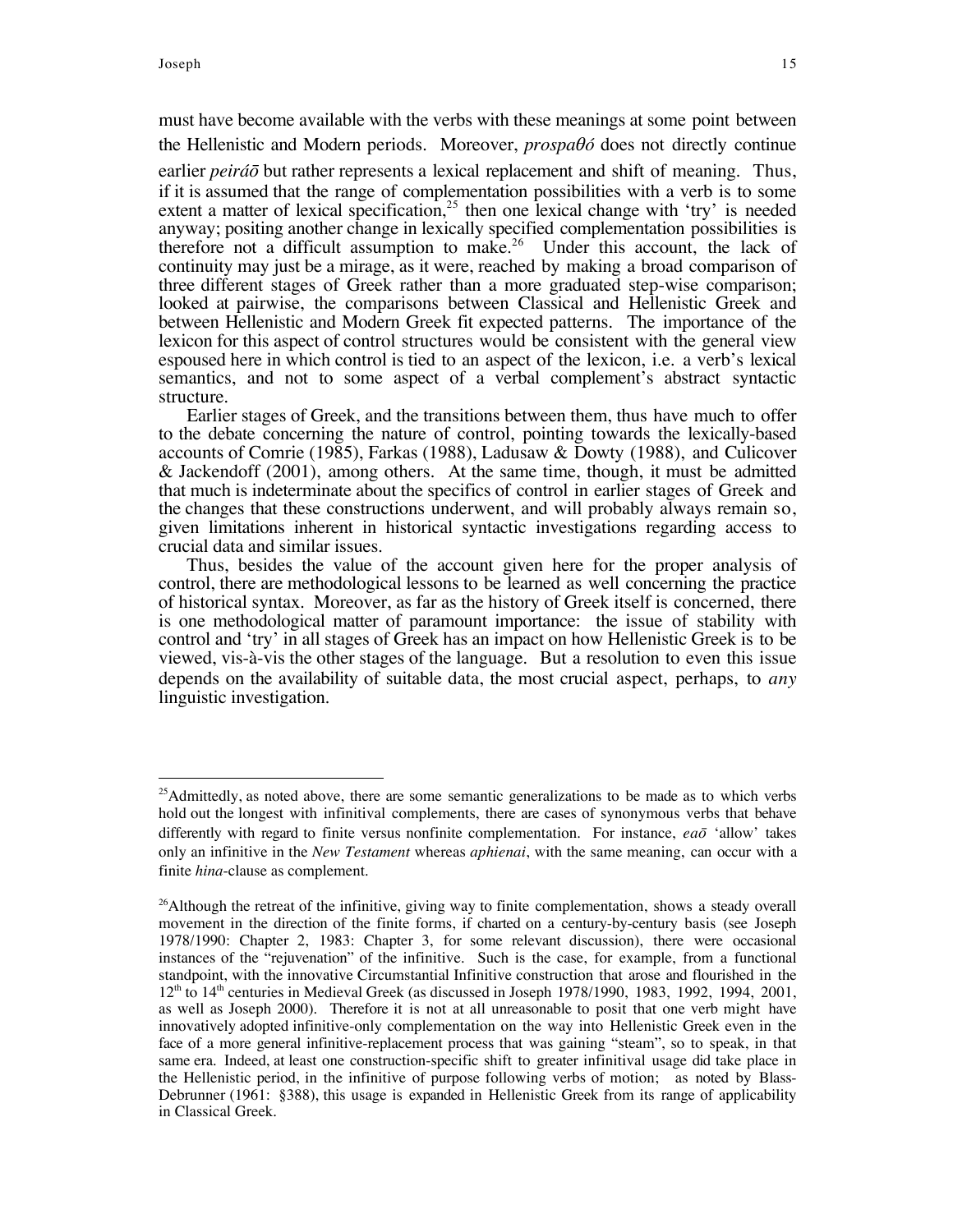### **5. References**

- Arndt, William F. & F. Wilbur Gingrich. 1957. A Greek-English lexicon of the New Testament and other early Christian literature. Chicago: The University of Chicago Press.
- Blass, Friedrich & Albert Debrunner. 1961. A Greek grammar of the New Testament and other early Christian literature (translated and revised by Robert W. Funk). Chicago: The University of Chicago Press.

Bouchard, DÈnis. 1984. On the content of empty categories. Dordrecht: Foris.

Chaski, Carole E. 1988. GB, GPSG and the separation of agreement and case. Papers from the  $24<sup>th</sup>$  regional meeting of the Chicago Linguistic Society: Parasession on agreement in grammatical theory, 28-40.

Chomsky, Noam. 1981. Lectures on government and binding. Dordrecht: Foris.

- Comrie, Bernard. 1985 [1988]. Reflections on subject and object control. Journal of Semantics 4.48-65.
- Culicover, Peter W. & Ray Jackendoff. 2001. Control is not movement. Linguistic Inquiry 32.493-512.
- Culicover, Peter & Wendy Wilkins. 1986. Control, PRO, and the projection principle. Language 62.120-153.
- Farkas, Donka. 1988. On obligatory control. Linguistics and Philosophy 11.27-58.
- Foy, Karl. 1886. Ke palin to zitima ton aparemfatikon tipon [Once again the Question of Infinitival Forms]. Imerolojion tis anatolis politiografikon, filolojikon ke epistimonikon tu etus 1887, 148-169.

Hornstein, Norbert. 1999. Movement and control. Linguistic Inquiry 30.69-96.

- Jannaris, Antonius N. 1897. An historical Greek grammar. London: MacMillan and Co. (reprinted 1987, Georg Olms Verlag, Hildesheim).
- Joseph, Brian D. 1978/1990. Morphology and universals in syntactic change: Evidence from medieval and modern Greek. Dissertation, printed and distributed by Indiana University Linguistics Club. [Updated and augmented version published (1990) in Outstanding Dissertations in Linguistics series, New York: Garland Publishing Inc.]
- $-\,$   $\,$  1983. The synchrony and diachrony of the Balkan infinitive: a study in areal, general, and historical linguistics. (Cambridge Studies in Linguistics, Supplementary Volume 1). Cambridge: Cambridge University Press.
- óóó. 1992. Diachronic Perspectives on Control. Control and grammar, ed. by Richard K. Larson, Sabine Iatridou, Utpal Lahiri, and James Higginbotham, 195- 234. Dordrecht: Kluwer Academic.
- $---$ . 1994. On weak subjects and pro-drop in Greek". Themes in Greek linguistics (Papers from the First International Conference on Greek Linguistics, Reading, September 1993), ed. by Irene Philippaki-Warburton, Katerina Nicolaidis, and Maria Sifianou, 21-32. Amsterdam: John Benjamins.
- $---$  2000. Textual authenticity: Evidence from medieval Greek. Textual parameters in ancient languages, ed. by Susan Herring, Piet van Reenen, and Lene Schøsler, 309-329. Amsterdam: John Benjamins.

Koster, Jan. 1984. On binding and control". Linguistic Inquiry 15.417-457.

- Ladusaw, William & David Dowty. 1988. Toward a non-grammatical account of thematic roles. Thematic relations (Syntax and Semantics 21), ed. by Wendy Wilkins, 62-72. New York: Academic Press.
- Lake, Kirsopp. 1970; 1975. The Apostolic Fathers; with an English Translation (Loeb Classical Library, 28). Cambridge: Harvard University Press [Volume 1 (1975); Volume 2 (1970)].